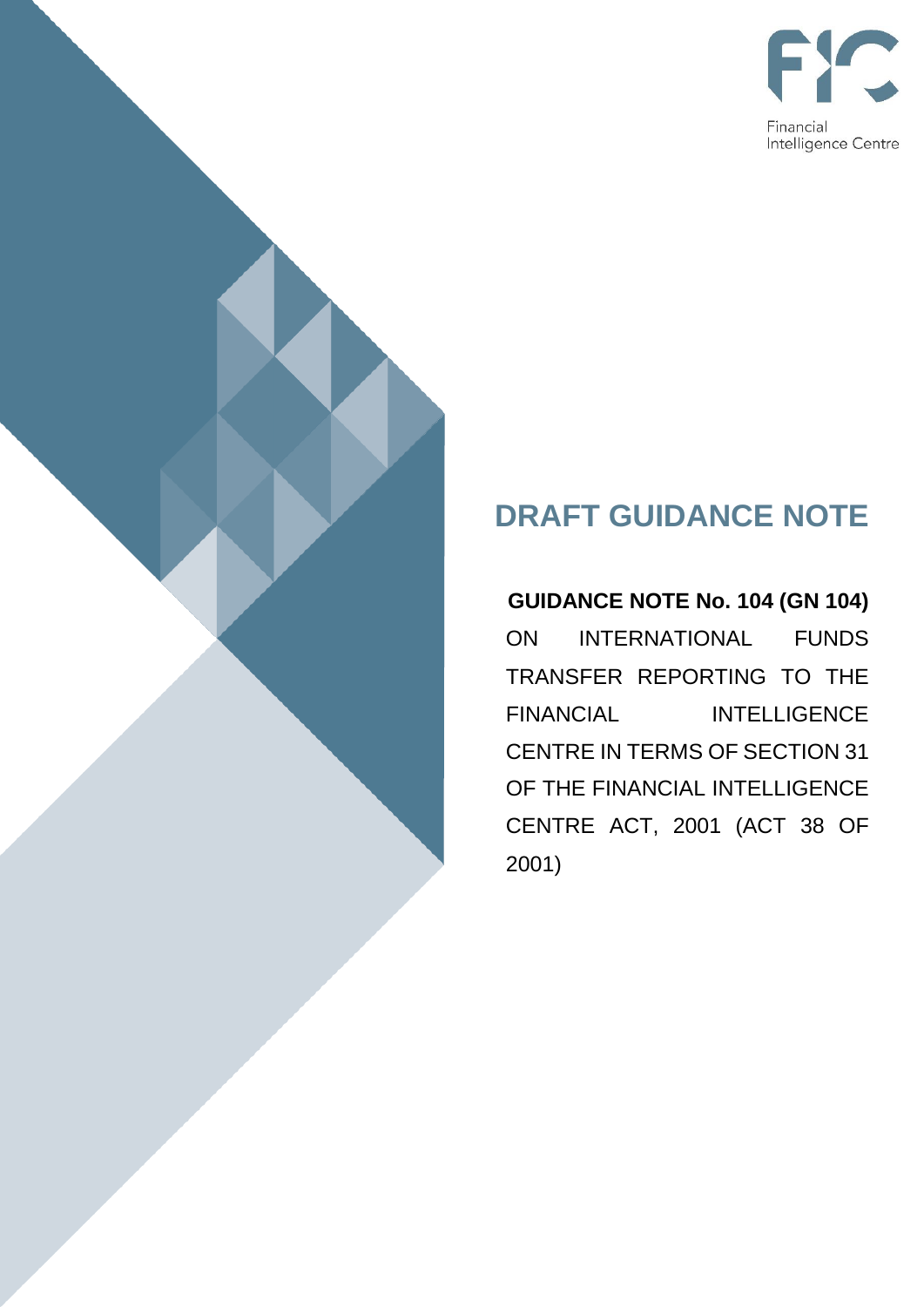# <span id="page-1-0"></span>**PREFACE**

- i) Money laundering has been criminalised in section 4 of the Prevention of Organised Crime Act, 1998 (Act 12 of 1998) (POC Act). A money laundering offence may be described as the performing of any act in connection with property that may result in concealing or disguising the nature or source of the proceeds of crime or of enabling a person to avoid prosecution or in the diminishing of the proceeds of crime.
- ii) Apart from criminalising the activities constituting money laundering, South African law also contains a number of control measures aimed at facilitating the detection and investigation of money laundering. These control measures, as contained in the Financial Intelligence Centre Act, 2001 (Act 38 of 2001) (FIC Act) are based on three basic principles of money laundering detection and investigation, i.e. that:
	- intermediaries in the financial system must know with whom they are doing business;
	- the paper trail of transactions through the financial system must be preserved;
	- possible money laundering transactions must be brought to the attention of the Financial Intelligence Centre (the Centre) and the investigating authorities.
- iii) The FIC Act also established the Centre which is South Africa's financial intelligence unit, a government agency created to collect, analyse and interpret information disclosed to it and obtained by it. The Centre is an integral part of our country's fight against the global crime of money laundering and terrorist financing.
- iv) In addition, section 4(c) of the FIC Act empowers the Centre to provide guidance in relation to a number of matters concerning compliance with the obligations of the Act. This guidance is published by the Centre in terms of section 4(c) of the FIC Act. Guidance provided by the Centre is the only form of guidance formally recognised in terms of the FIC Act and the Money Laundering and Terrorist Financing Control Regulations issued under the FIC Act (the MLTFC Regulations). Guidance provided by the Centre is authoritative in nature which means that accountable institutions must take the guidance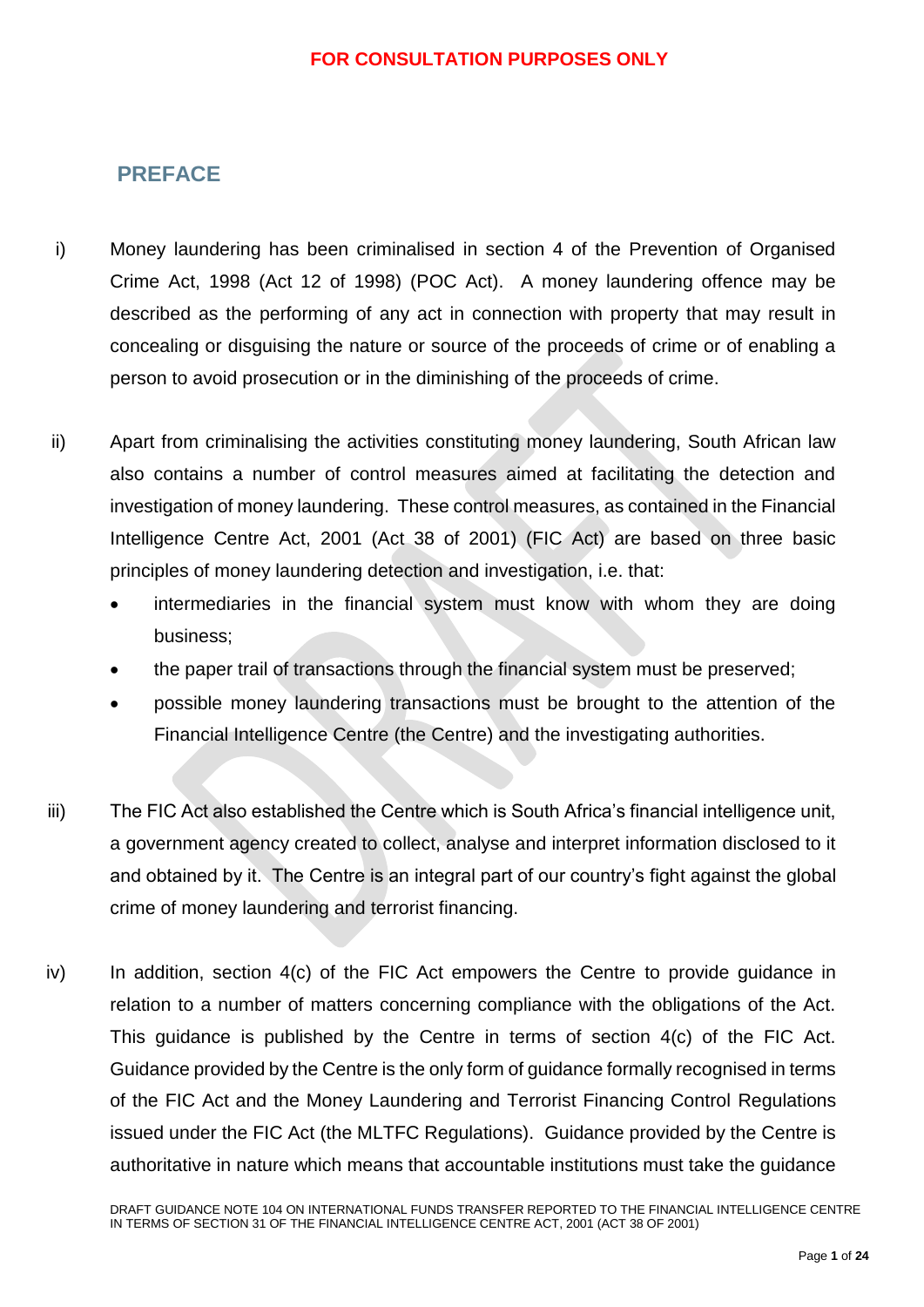issued by the Centre into account in respect of their compliance with the relevant provisions of the FIC Act and the MLTFC Regulations. If an accountable institution does not follow the guidance issued by the Centre, it should be able to demonstrate that it nonetheless achieves an equivalent level of compliance with the relevant provisions. It is important to note that enforcement action may emanate as a result of non-compliance with the FIC Act and the MLTFC Regulations where it is found that an accountable institution has not followed the guidance issued by the Centre.

### **Disclaimer**

v) Guidance which the Centre provides, does not relieve the user of the guidance from the responsibility to exercise their own skill and care in relation to the users' legal position. This guidance does not provide legal advice and is not intended to replace the FIC Act or the MLTFC Regulations issued under the FIC Act. The Centre accepts no liability for any loss suffered as a result of reliance on this publication.

#### **Copyright notice**

vi) This guidance is copyright. The material in guidance may be used and reproduced in an unaltered form only for non-commercial use. Apart from any use permitted under the Copyright Act No. 98 of 1978, all other rights are reserved.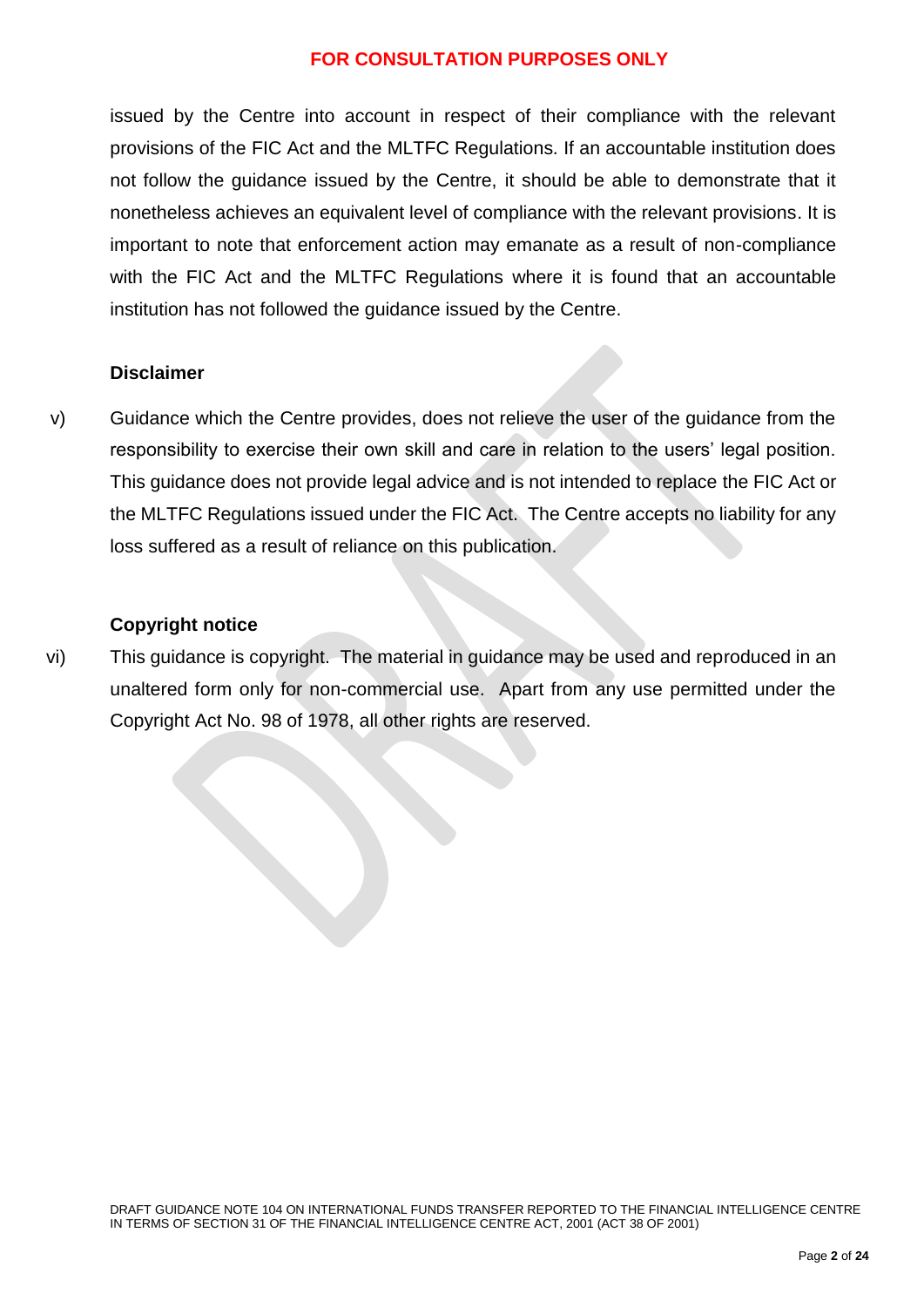# **DRAFT GUIDANCE NOTE 104 ON INTERNATIONAL FUND TRANSFER REPORTING TO THE FINANCIAL INTELLIGENCE CENTRE IN TERMS OF SECTION 31 OF THE FINANCIAL INTELLIGENCE CENTRE ACT, 2001 (ACT 38 OF 2001)**

| <b>Contents</b>                                                                                                 |
|-----------------------------------------------------------------------------------------------------------------|
|                                                                                                                 |
|                                                                                                                 |
|                                                                                                                 |
|                                                                                                                 |
| PART 2 - WHEN DOES THE REPORTING OBLIGATION ARISE IN TERMS OF SECTION                                           |
|                                                                                                                 |
| Complementary reporting required regarding a Bank (AD) and an ADLA  9                                           |
| Reporting involving an AD (Bank) and a facilitating FSP involving an underlying client  10                      |
| Directionality of cross-border electronic fund transfer transactions when reporting an IFTR11                   |
| Reporting funds moving in-between countries in the Common Monetary Area  Error!<br><b>Bookmark not defined.</b> |
|                                                                                                                 |
| PART 4 - PRACTICAL IMPLEMENTATION OF SECTION 31 REPORTING  16                                                   |
|                                                                                                                 |
| Prescribed particulars contained in the MLTFC Regulations - full particulars and readily                        |
| Submitting full particulars and readily available information on the reporting platform of the                  |
|                                                                                                                 |
| PART 5 - METHODS FOR SUBMITTING AN IFTR TO THE CENTRE 21                                                        |
|                                                                                                                 |
| Cancelled or reversed transactions once an IFTR has already been submitted 23                                   |
| PART 6 - RECOMMENDATIONS TO FACILITATE PRACTICAL IMPLEMENTATION 24                                              |
| Status of user guides on electronic reporting of international fund transfer  24                                |

DRAFT GUIDANCE NOTE 104 ON INTERNATIONAL FUNDS TRANSFER REPORTED TO THE FINANCIAL INTELLIGENCE CENTRE IN TERMS OF SECTION 31 OF THE FINANCIAL INTELLIGENCE CENTRE ACT, 2001 (ACT 38 OF 2001)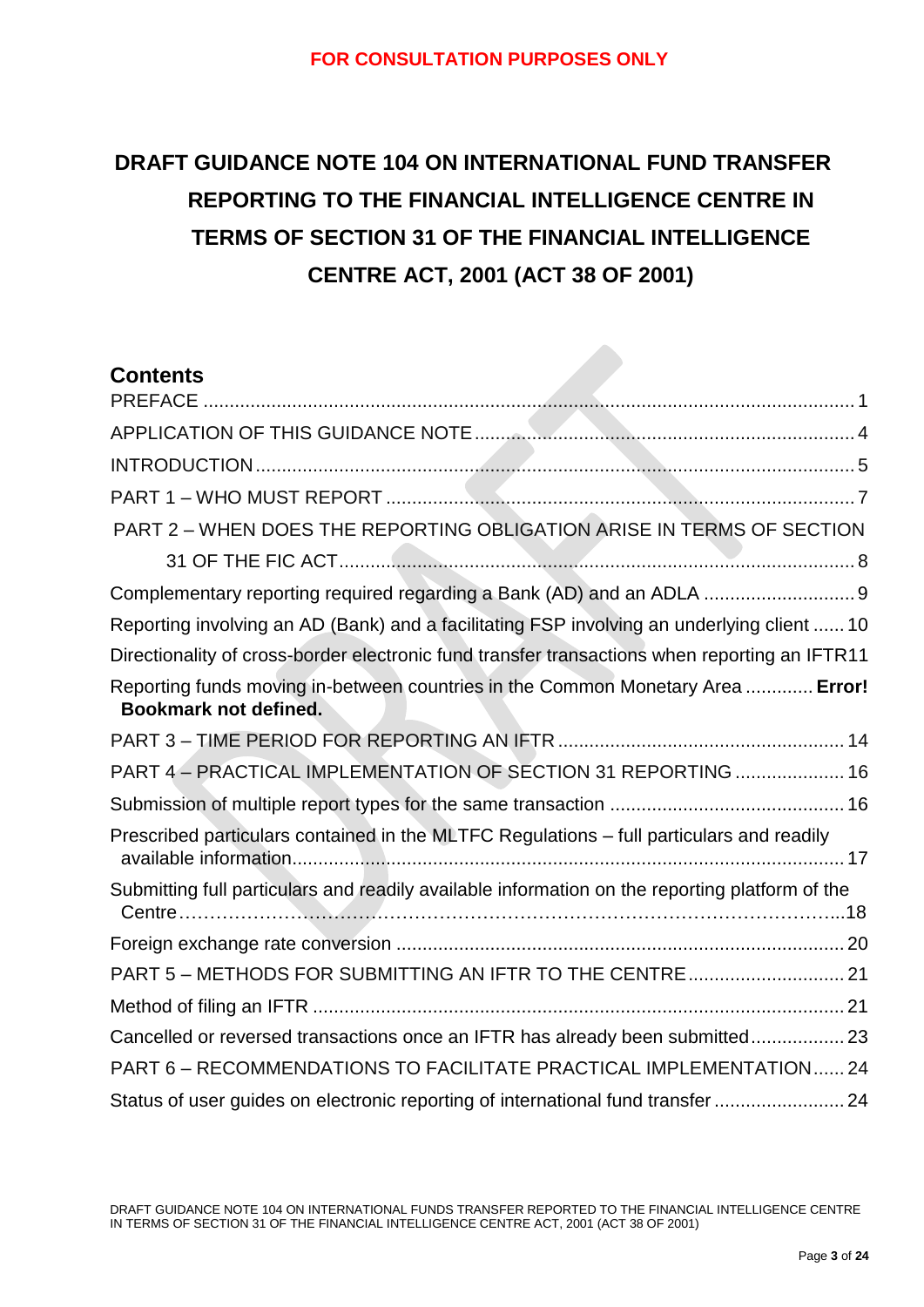# <span id="page-4-0"></span>**APPLICATION OF THIS GUIDANCE NOTE**

- 1. The objective of this guidance note is to assist accountable institutions to meet their international fund transfer reporting obligations in terms of the FIC Act and the MLTFC Regulations. It provides general guidance on the obligations in terms of section 31 of the FIC Act. In particular, the guidance note explains reporting timelines, how reports have to be sent to the Centre, what information has to be included in these reports and how to use the electronic reporting mechanism.
- 2. This Guidance Note will take effect on the commencement of Section 31 of the FIC Act.

DRAFT GUIDANCE NOTE 104 ON INTERNATIONAL FUNDS TRANSFER REPORTED TO THE FINANCIAL INTELLIGENCE CENTRE IN TERMS OF SECTION 31 OF THE FINANCIAL INTELLIGENCE CENTRE ACT, 2001 (ACT 38 OF 2001)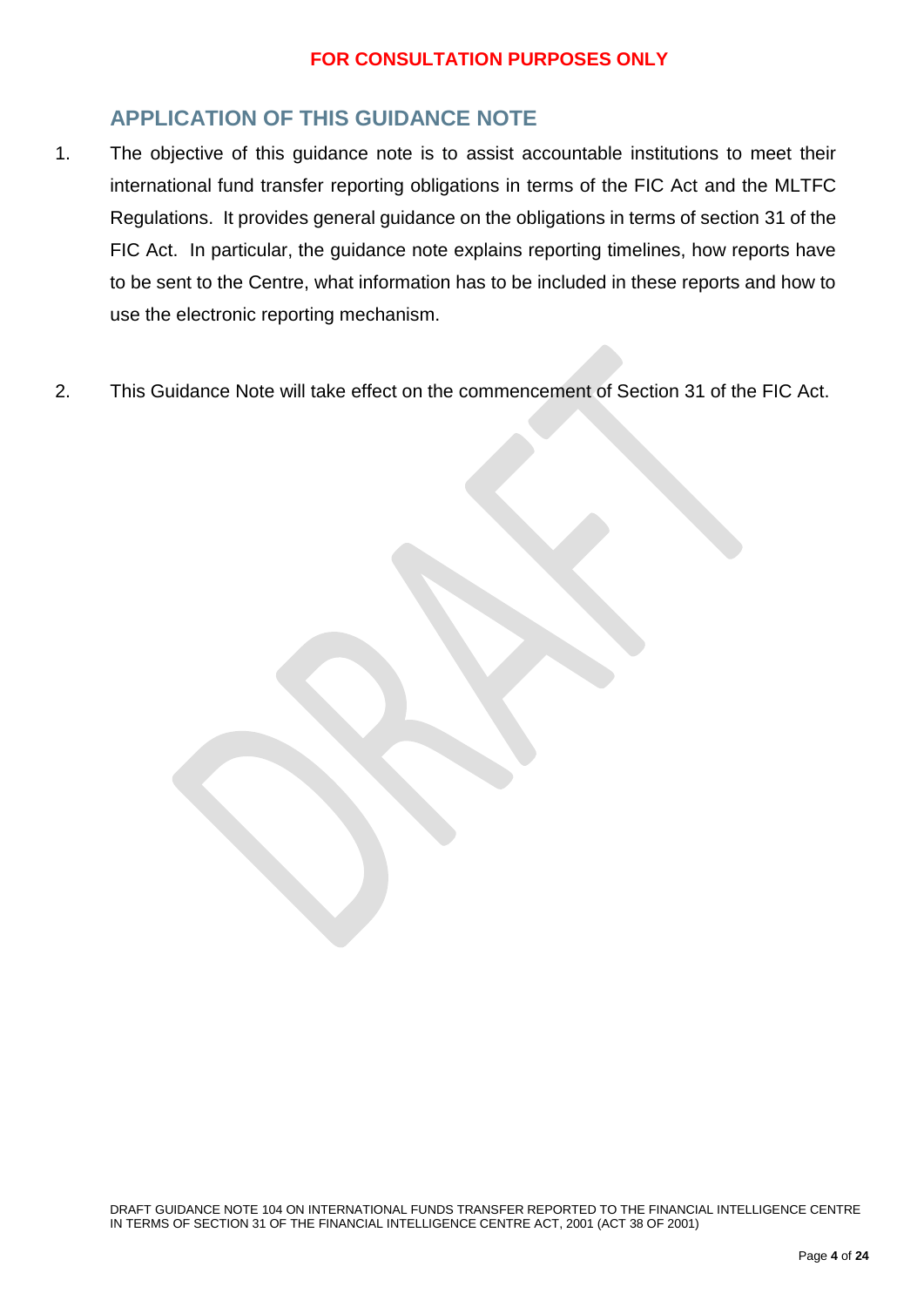# <span id="page-5-0"></span>**INTRODUCTION**

- 3. The Financial Intelligence Centre Act, 2001 (Act 38 of 2001) (FIC Act) provides for the obligation on accountable institutions to report international fund transfer transactions above a prescribed threshold to the Financial Intelligence Centre (Centre) in the prescribed form.
- 4. Section 31 of the FIC Act states:

"*If an accountable institution through electronic transfer sends money in excess of a prescribed amount out of the Republic or receives money in excess of a prescribed amount from outside the Republic on behalf, or on the instruction, of another person, it must, within the prescribed period after the money was transferred, report the transfer, together with the prescribed particulars concerning the transfer, to the Centre*."

- 5. Section 31 of the FIC Act applies to the movement of funds into and out of South Africa by means of electronic transfers. The objective of section 31 is to ensure that information relating to cross-border electronic funds transfers (EFT) is made available to the Centre as soon as possible to enhance its ability to analyse information concerning financial flows which, in turn, strengthens the Centre's ability to detect possible suspicious or unusual activity and to disseminate the relevant information to investigating and prosecuting authorities.
- 6. A report submitted in terms of section 31 of the FIC Act is referred to as an International Fund Transfer Report (IFTR).
- 7. The key elements of an IFTR are:
	- electronic cross border flow of funds (inbound and outbound),
	- above the prescribed threshold,
	- on behalf, or on the instruction, of another person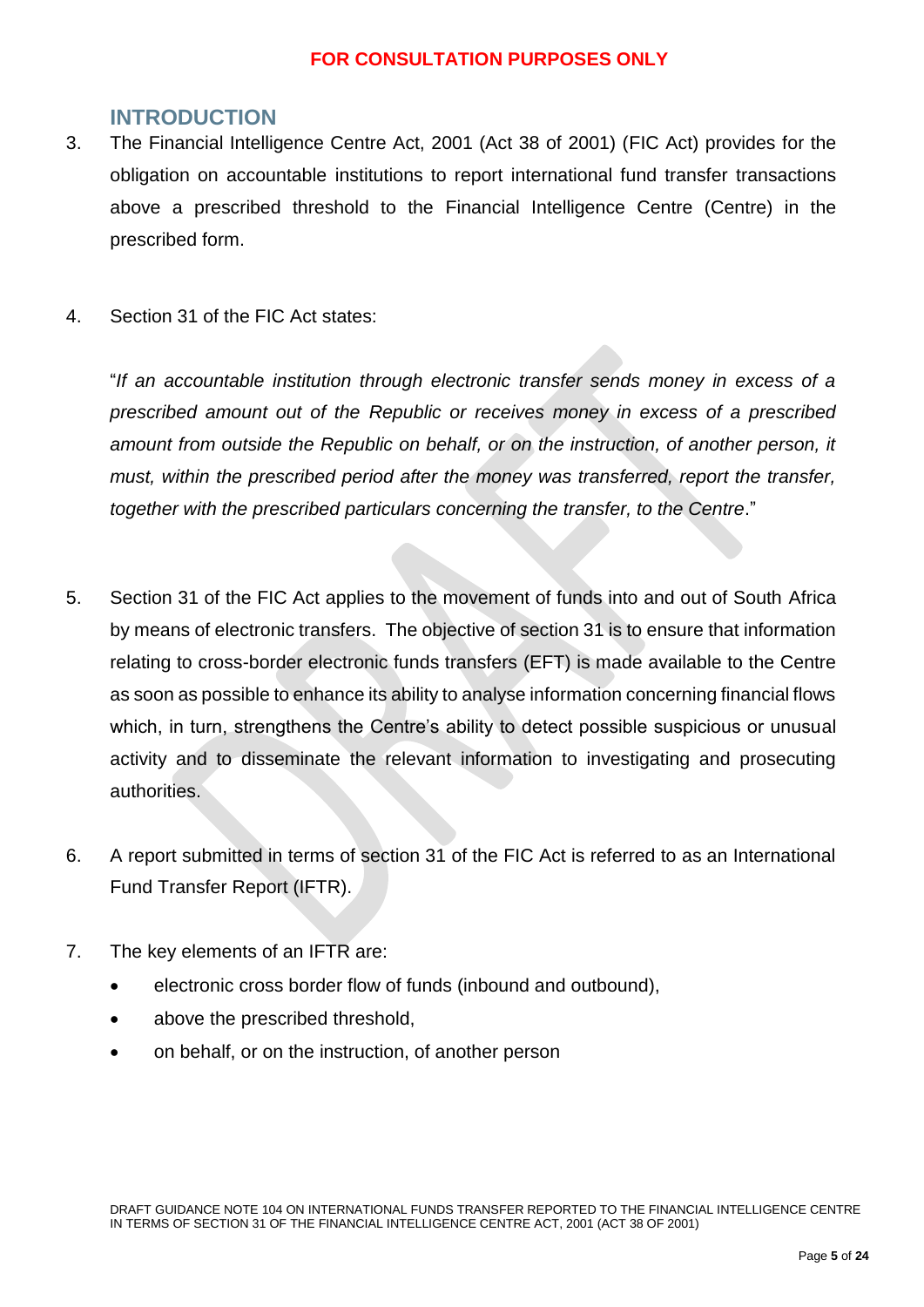- 8. This Guidance Note consists of 6 (six) parts:
	- **Part 1** Who must report?
	- **Part 2** When does the reporting obligation arise in terms of section 31 of the FIC Act?
	- **Part 3** Time period for reporting an IFTR
	- **Part 4** Practical implementation of section 31 reporting
	- **Part 5** Methods for submitting an IFTR
	- **Part 6** Recommendations to facilitate practical implementation

Note: All terms as defined in the FIC Act will have the same meaning and application in this Guidance Note.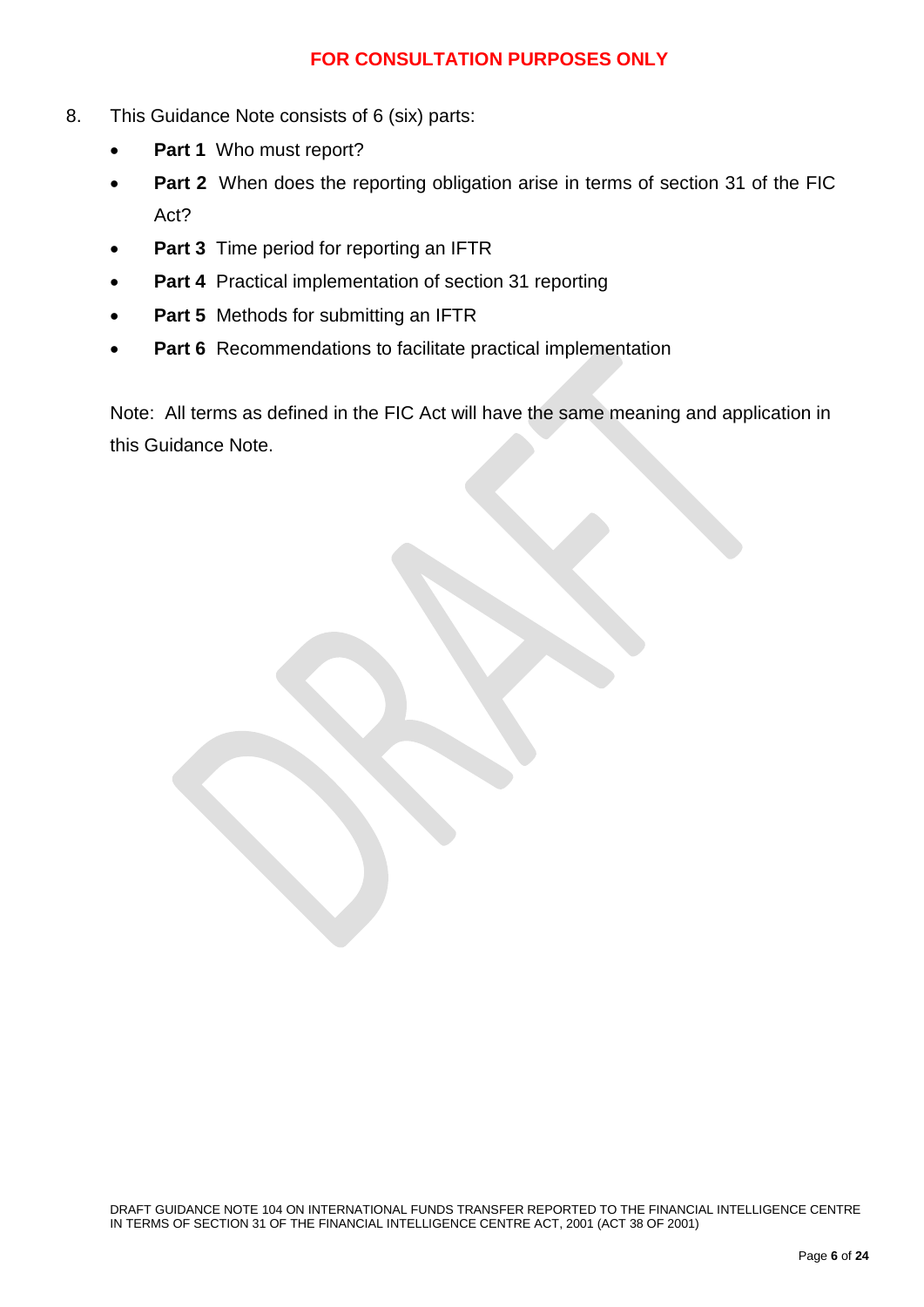# <span id="page-7-0"></span>**PART 1 – WHO MUST REPORT**

- 9. The obligation to report international fund transfer transactions above the prescribed threshold in terms of section 31 of the FIC Act applies to only certain categories of accountable institutions who are authorised to conduct the business of cross-border electronic fund transfers. These are institutions that are authorised in terms of the Regulations under the Currency and Exchanges Act, 1933 (Act 9 of 1933) (the Exchange Control Regulations) to conduct authorised transactions under these Regulations.
- 10. Accountable institutions with this authorisation are:
	- 10.1 Authorised Dealers (ADs);
	- 10.2 Authorised Dealers with Limited Authority (ADLAs);
	- 10.3 A category of Financial Services Providers (FSP) that have a direct reporting dispensation under the Exchange Control Regulations; and
	- 10.4 The Post Office.
- 11. This means that, in practice, the obligation to report information under section 31 of the FIC Act will fall only on the accountable institutions that may legally conduct transactions to transfer funds into and out of South Africa, as listed in the categories above.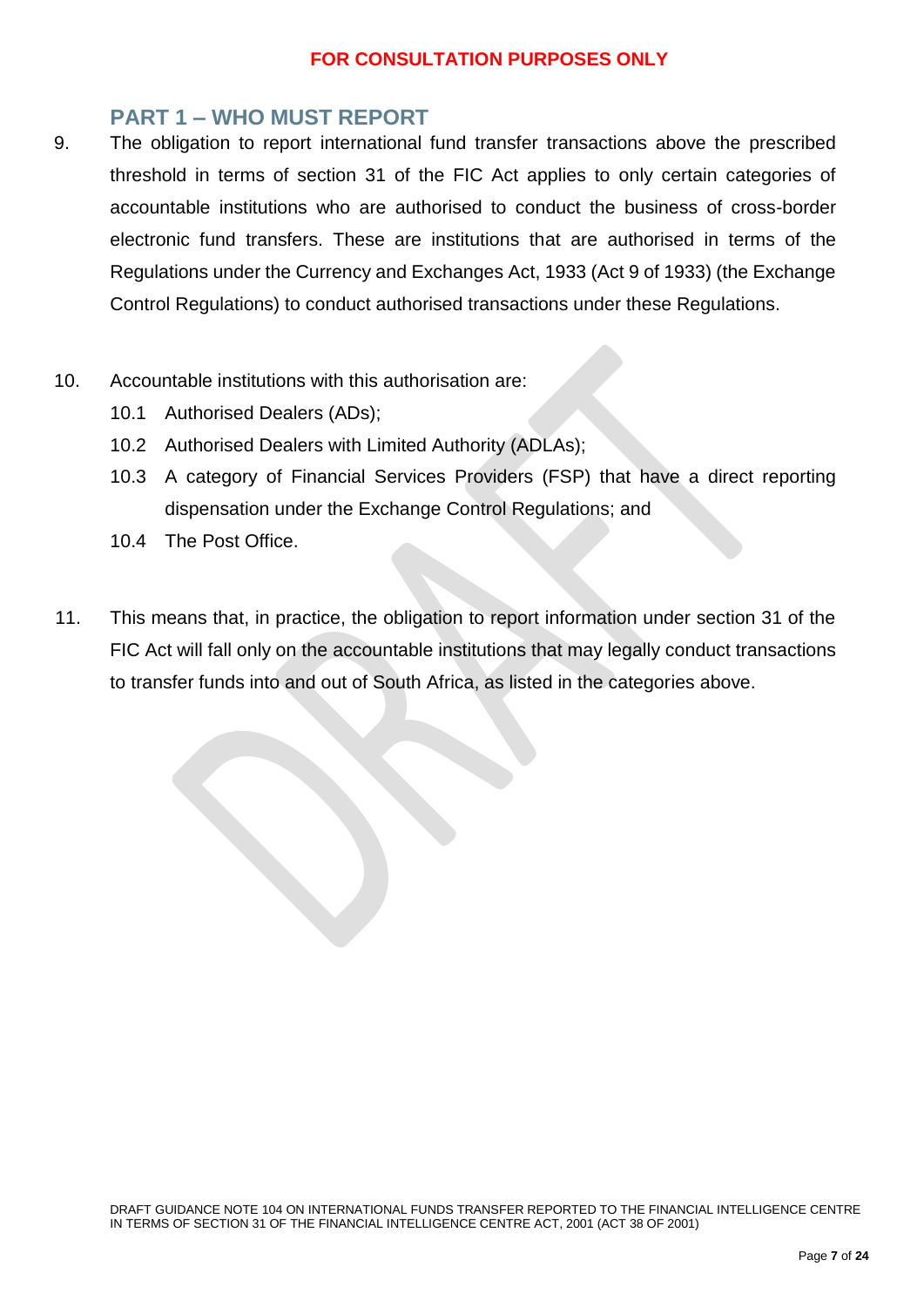# <span id="page-8-0"></span>**PART 2 – WHEN DOES THE REPORTING OBLIGATION ARISE IN TERMS OF SECTION 31 OF THE FIC ACT**

- 12. The obligation to submit an IFTR arises when a transaction, exceed the prescribed threshold, has taken place whereby the funds have been transferred electronically into or out of South Africa.
- 13. The prescribed threshold amount to trigger an IFTR is set at an amount above R4 999,99. This means that all electronic cross-border transactions (the sending of funds out of South Africa and the receiving of funds from outside of South Africa) from a value of R5 000,00 and above will have to be reported to the Centre. This amount refers to the actual value that crosses the border and excludes any fees that may be applicable to that transaction.

#### **Example 1:**

Mr X instructs Bank A to send R4 800,00 via EFT, to his friend Mr Y in the USA. The fees relating to this transaction amount to R300,00. The total paid by Mr X to Bank A is R5 100,00 which appears to have exceeded the IFTR threshold.

In this scenario Bank A would **not** have a reporting obligation as only the transaction value of R4 800,00 would be considered, which does not meet the reporting threshold of R5 000,00.

- 14. There will be no aggregation applied in the calculation of the threshold amount. This means that the threshold will apply for every cross border transaction.
- 15. Examples of cross border EFT transactions which **are** reported as an IFTR include:
	- 15.1 Remittances and payments through which funds are sent and/or payments are made to persons located outside of South Africa;
	- 15.2 Remittances and payments through which persons in South Africa receive funds from persons located outside of South Africa;
	- 15.3 Credit and debit card transactions where the transaction is linked to an account held in South Africa; and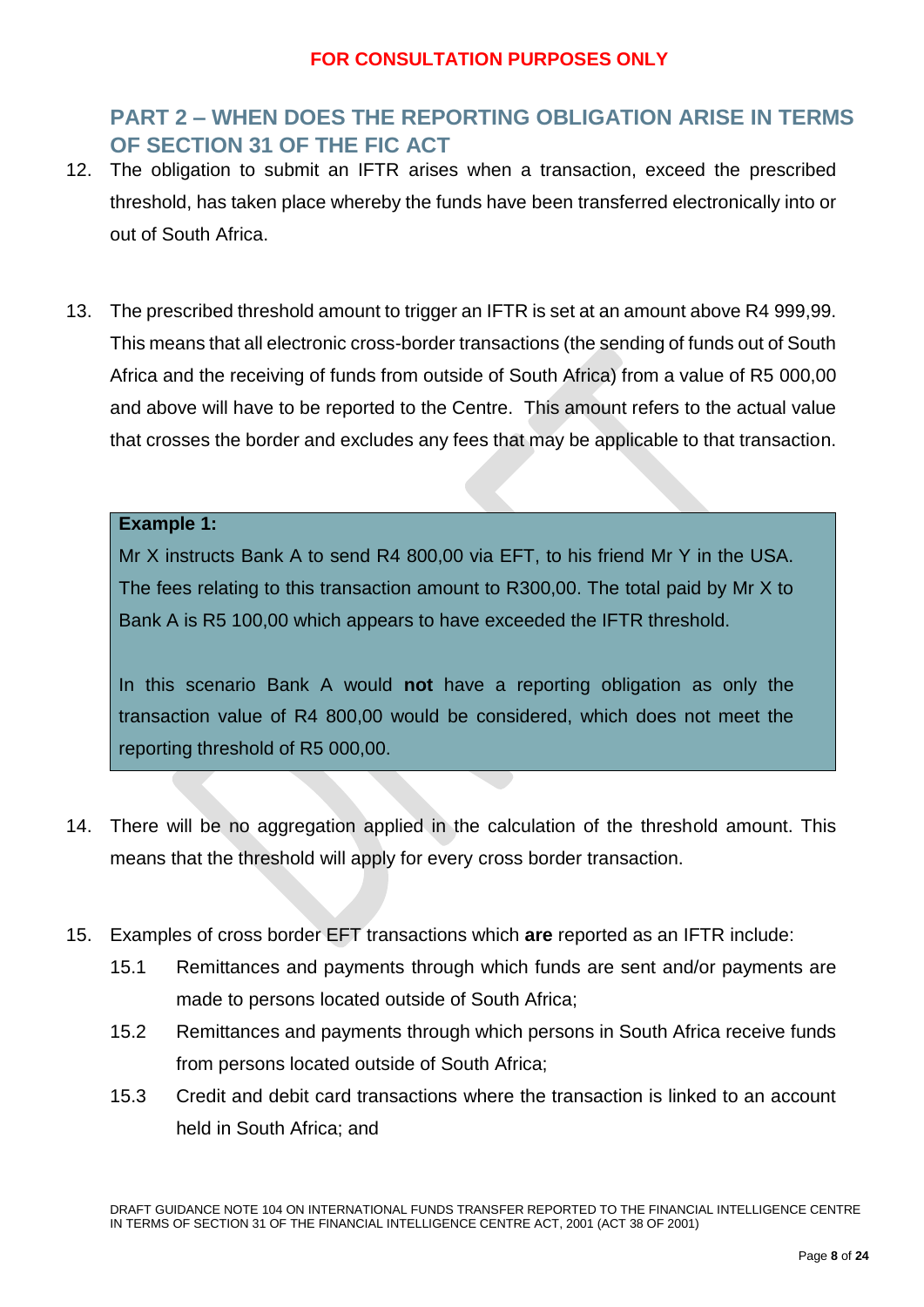15.4 Credit and debit card transactions where the transaction is linked to an account held outside of South Africa.

The above list is an illustrative, but not exhaustive list of cross border transactions that should be reported.

- 16. Examples of transactions which **are not** reported as IFTR include:
	- 16.1 Cash withdrawal or deposit abroad i.e. debit / credit card deposit or withdrawal by client. (However, if that cash withdrawal or deposit abroad exceeds the cash threshold amount then a CTR must be reported.)
	- 16.2 Transactions relating to interbank transactions between banks (e.g. settlement of account debits and credits between banks)

# <span id="page-9-0"></span>**Complementary reporting required regarding a Bank (AD) and an ADLA**

17. There will be instances where a bank that is acting on behalf of an ADLA, and the ADLA will be required to submit reports in terms of section 31 of the FIC Act to the Centre for the same transaction. This will give the Centre a comprehensive view of the underlying sender/originator information and receiver/beneficiary information.

#### **Example 2:**

Mr X goes to Money Remitter A to transfer R50 000,00 to his brother in Angola. Money Remitter A is an ADLA and cannot effect the payment. Bank Z (an AD) assists Money Remitter A with the electronic transfer of funds to Mr X's brother.

Bank Z will be required to submit an **IFTR**, detailing the transfer of funds with Money Remitter A listed as their client.

Money Remitter A will be required to submit an **IFTR** regarding its client (Mr X).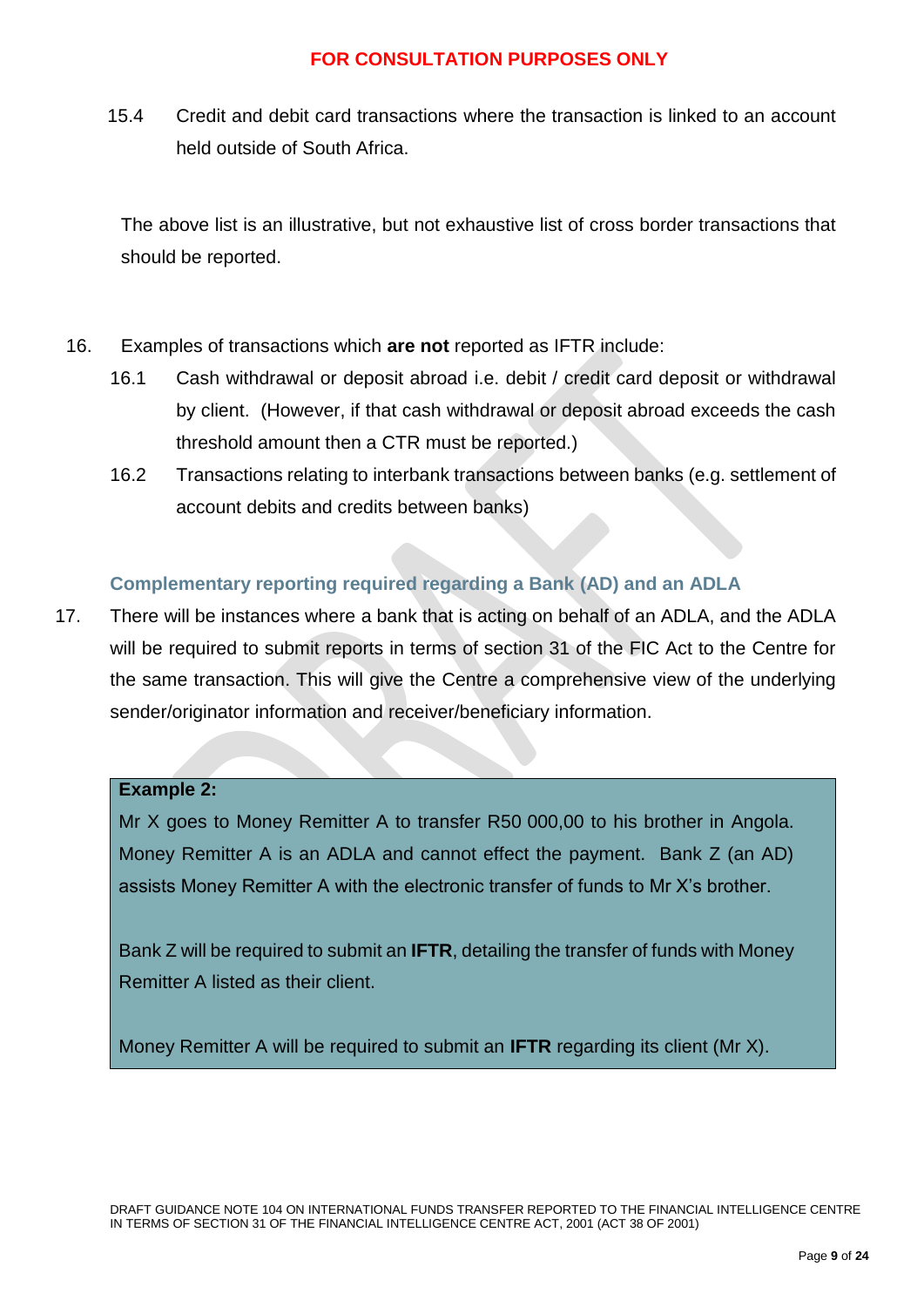- 18. When an ADLA uses the services of an AD to effect a transfer, the ADLA will report the transaction after confirmation of such submission has been received from the AD (i.e. ADLA will await confirmation from the AD).
- 19. The AD will report the information regarding the transaction, with the ADLA being their client. The ADLA will report its client who requests the transaction (these can include transactions related to money remittances, financial services, products and investments).

# <span id="page-10-0"></span>**Reporting involving an AD (Bank) and a facilitating FSP involving an underlying client**

- 20. Since only certain accountable institutions, referred to in paragraph 10 above, have an IFTR reporting obligation, there will be some instances when the reporting obligation may exist solely on the AD. For example, a FSP does not have an IFTR reporting obligation, but may be instructing the AD on behalf of an underlying client.
- 21. In addition to paragraph 5 above, the purpose of obtaining complete information from IFTR reports is to allow the Centre to have a clear, comprehensive understanding of the flow of funds so as to aid in the detection of possible suspicious or unusual activity to allow for dissemination of information to the relevant authorities. Full transparency of the cross-border transaction is required when submitting an IFTR to the Centre. By only providing the instructing facilitators information in an IFTR where there is an underlying client of the instructing facilitator party to the transaction, the accountable institution has not complied fully with the provisions of section 31 of the FIC Act, and has in turn not assisted the Centre in fulfilling its mandate.
- 22. As such, and in respect of Regulation 23E(8), the AD must in addition to reporting their clients details, also report the details of the underlying client who gave the original instruction, where readily available. The AD will not be allowed to only report the client who gave the instruction (e.g. only the FSP).
- 23. It is the Centre's expectation, that the AD must have sufficient information on their client, and sufficient readily available information on the underlying client of the facilitating institution, to report to the Centre. In order to assist the AD, the AD's client (e.g. FSP) is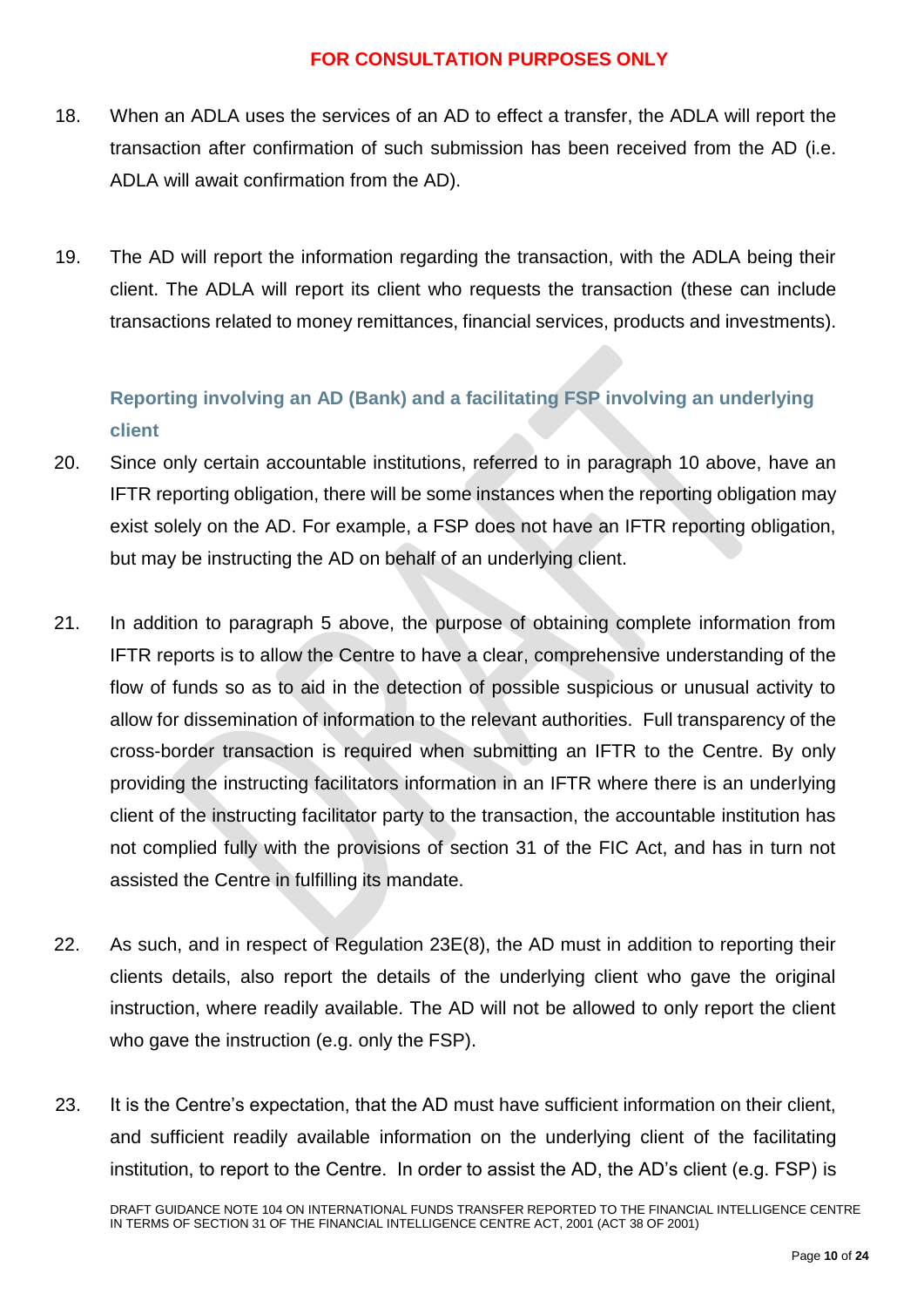strongly advised to assist the AD by providing as much information as possible on the underlying client as to facilitate the AD discharging its reporting obligation to the Centre. Failure to do so may place the AD at risk of non-compliance with the FIC Act, and the AD may elect not to process the cross border transaction.

#### **Example 3**

Mr X is looking to invest R100 000,00 offshore. Mr X is the client of FSP A. FSP A receives the R100 000,00 from Mr X and will now invest the funds in an offshore investment account in Thailand. FSP A cannot remit funds and approaches Bank B to facilitate this payment on behalf of the underlying client Mr X.

FSP A is the client of Bank B. Mr X is the underlying client of FSP A for this transaction.

Bank B is the only accountable institution with the reporting obligation in this scenario. Bank B will submit an IFTR containing the information relating to FSP A and the information of Mr X as supplied by FSP A, to the Centre.

# <span id="page-11-0"></span>**Directionality of cross-border electronic fund transfer transactions when reporting an IFTR**

- 24. IFTRs are reported separately as inbound (money being transferred from another country into South Africa) and separately as outbound (money being transferred outside South Africa) cross border transactions.
- 25. IFTR reports must be submitted for each qualifying transaction, per directional flow.

#### **Example 4**

Bank A in South Africa receives R50 000,00 into client X's account from the USA. Client X then pays R50 000,00 into client X's account in the UK.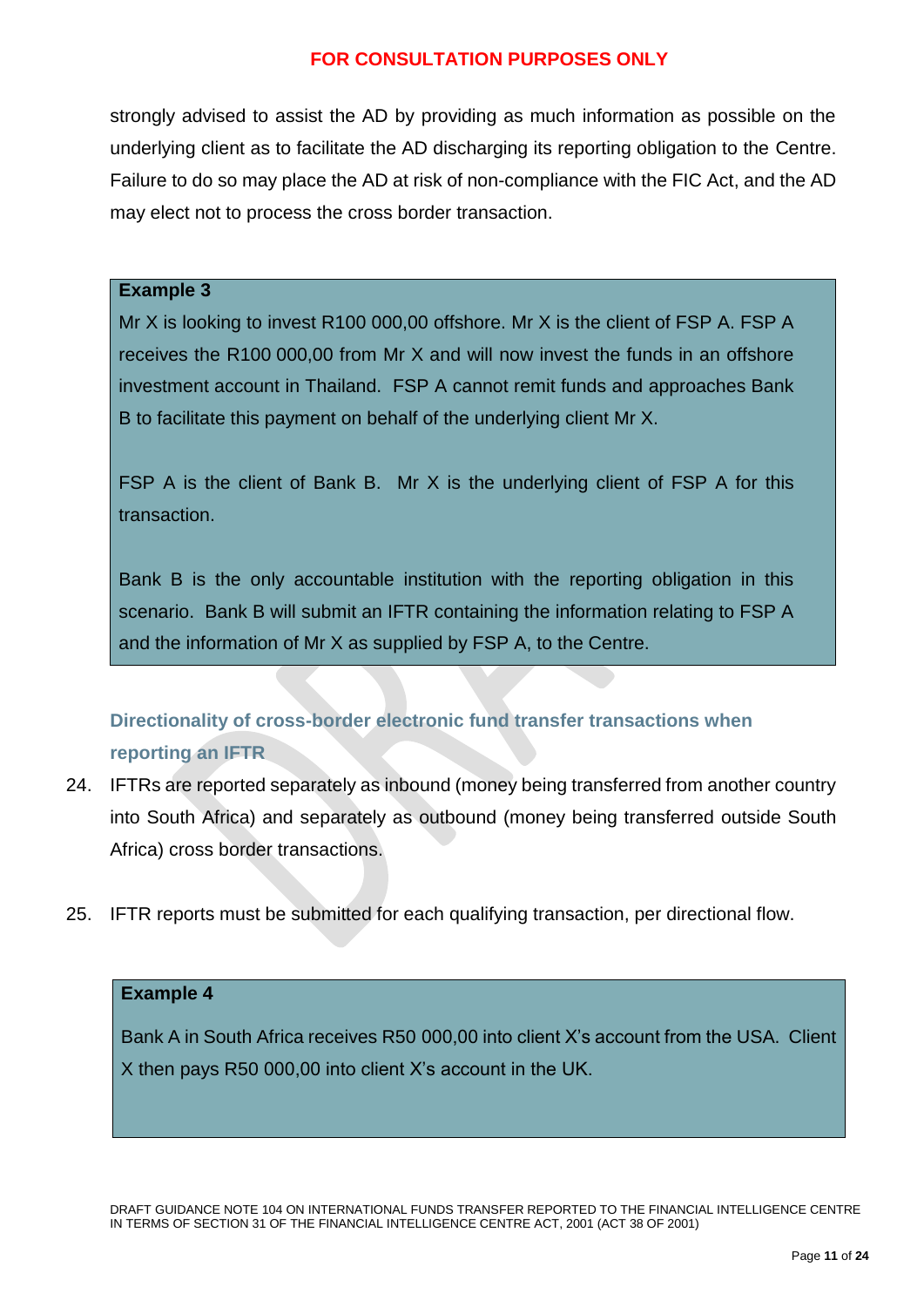Bank A would have the obligation to report 2 **IFTRs**. One for the R50 000,00 incoming funds, and one for the R50 000,00 outgoing funds.

#### **CONSULTATION NOTE**

It is the expectation of the Centre that accountable institutions apply this guidance within the ambit of their existing payment processing systems. It is not the intention of the Centre that an accountable institution switch to a different payment processing system in order to comply with this reporting obligation.

As such, accountable institutions are invited to advise the Centre about EFT transaction information which is currently available when processing CMA transactions i.e. information that is necessary to make the payment commercially viable and executable. This information should include but is not limited to:

- 1. How are CMA EFT transactions processed?
- 2. What information is obtained in order to process a CMA EFT transaction?
- 3. Whether there is a distinction on the manner in which CMA EFT transactions are processed due to transaction value? If so, is there a difference in the information that is captured or made available in the EFT message?
- 4. Are accountable institutions able to identify cross border payments to and from CMA countries? And if so, how is this done?
- 5. What are the time periods within which the accountable institutions can identify CMA EFT transactions?
- 6. What regulatory reporting is currently done on CMA EFT transactions?
- 7. What barriers or constraints do accountable institutions face in the reporting of CMA related IFTRs?

# **PROPOSED PARAGRAPHS**

#### **Reporting funds moving in-between countries in the Common Monetary Area**

26. Cross-border electronic fund transfers between South Africa and other countries in the Common Monetary Area (CMA) are payments to or from the Republic, and are therefore reportable as an IFTR to the Centre. Countries in the CMA are, the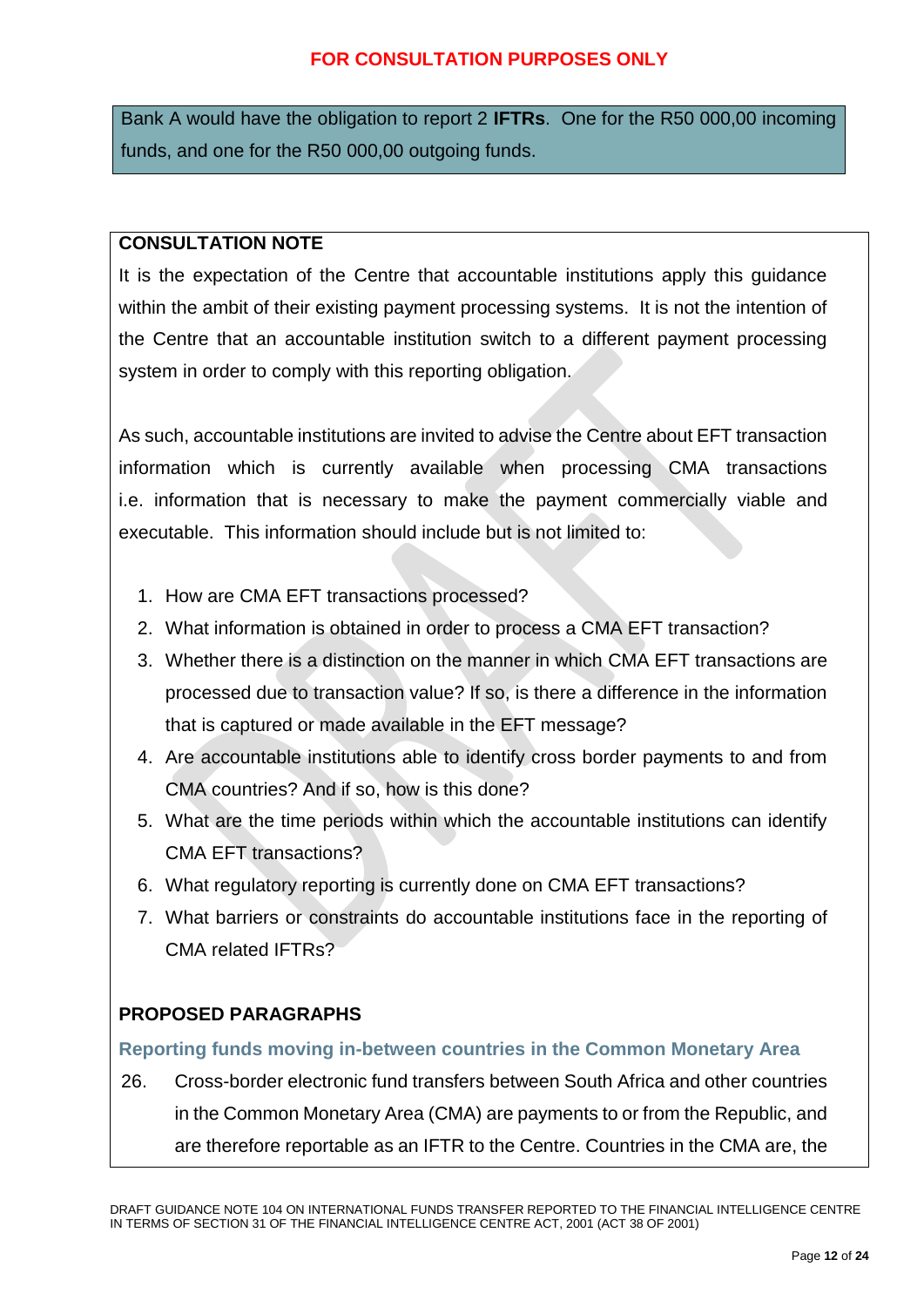Republic of South Africa, the Kingdom of Lesotho, the Kingdom of Eswatini and the Republic of Namibia.

27. Accountable institutions should be able to identify CMA EFT transactions irrespective of the transaction value thereof. Accountable institutions must within their best endeavours, based on the information available to them through the applicable customer due diligence (CDD) and their current payment system processes, report all the information captured when processing a CMA EFT transaction, to the Centre.

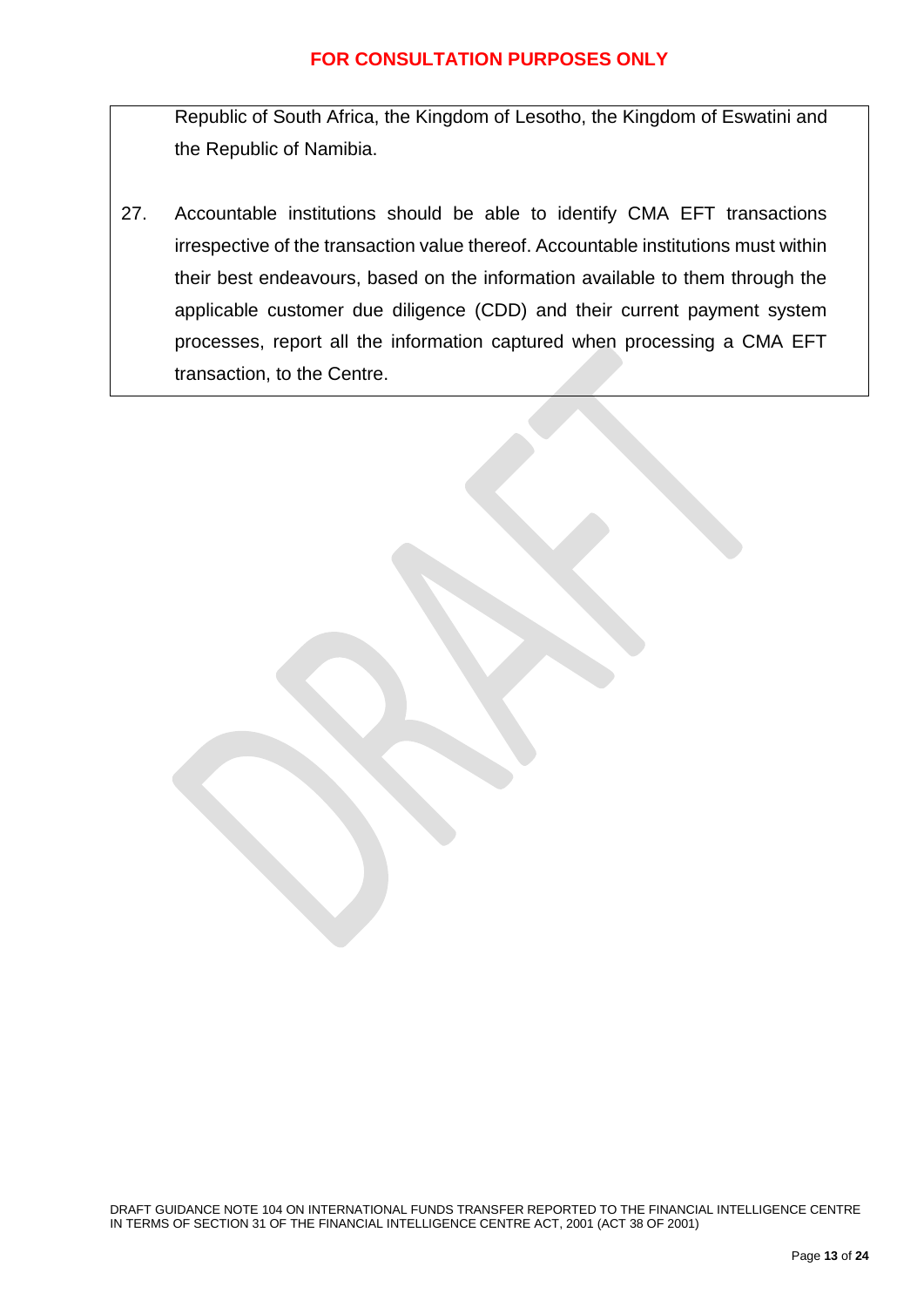# <span id="page-14-0"></span>**PART 3 – TIME PERIOD FOR REPORTING AN IFTR**

- 28. A report under section 31 of the FIC Act must be sent to the Centre as soon as possible, but not later than 3 (three) days (excluding Saturdays, Sundays and public holidays) after the accountable institution has become aware of the fact that the transaction has occurred.
- 29. It is the understanding of the Centre that an accountable institution will become aware of the fact that a transaction has occurred and has become reportable on the date that the value of funds is given to the beneficiary (receiver) of the funds ("the date that value is given"). Reporting of an IFTR is to be done as soon as possible, but no later than 3 days from the date that value is given.

#### **Example 5**

Mr X transfers R10 000,00 through Bank A to his friend Mr Y's bank account held by Bank B in Australia.

Mr X requests the transfer on 3 February 2019 and his friend receives the money into his account on 7 February 2019.

Bank A will be aware that the payment has been made (value is given) on 7 February 2019, and must report an **IFTR** to the Centre as soon as possible but not later than 3 days from this date.

- 30. Accountable institutions need to consider and document their IFTR process within their Risk Management Compliance Programme (RMCP) to ensure that the time periods for reporting are adhered to strictly.
- 31. If an IFTR is rejected by the Centre's reporting system, the report will need to be remediated. There is no additional time allowed for remediation. Should a report be rejected, it has to be remediated within the initial three days reporting period in order to be compliant.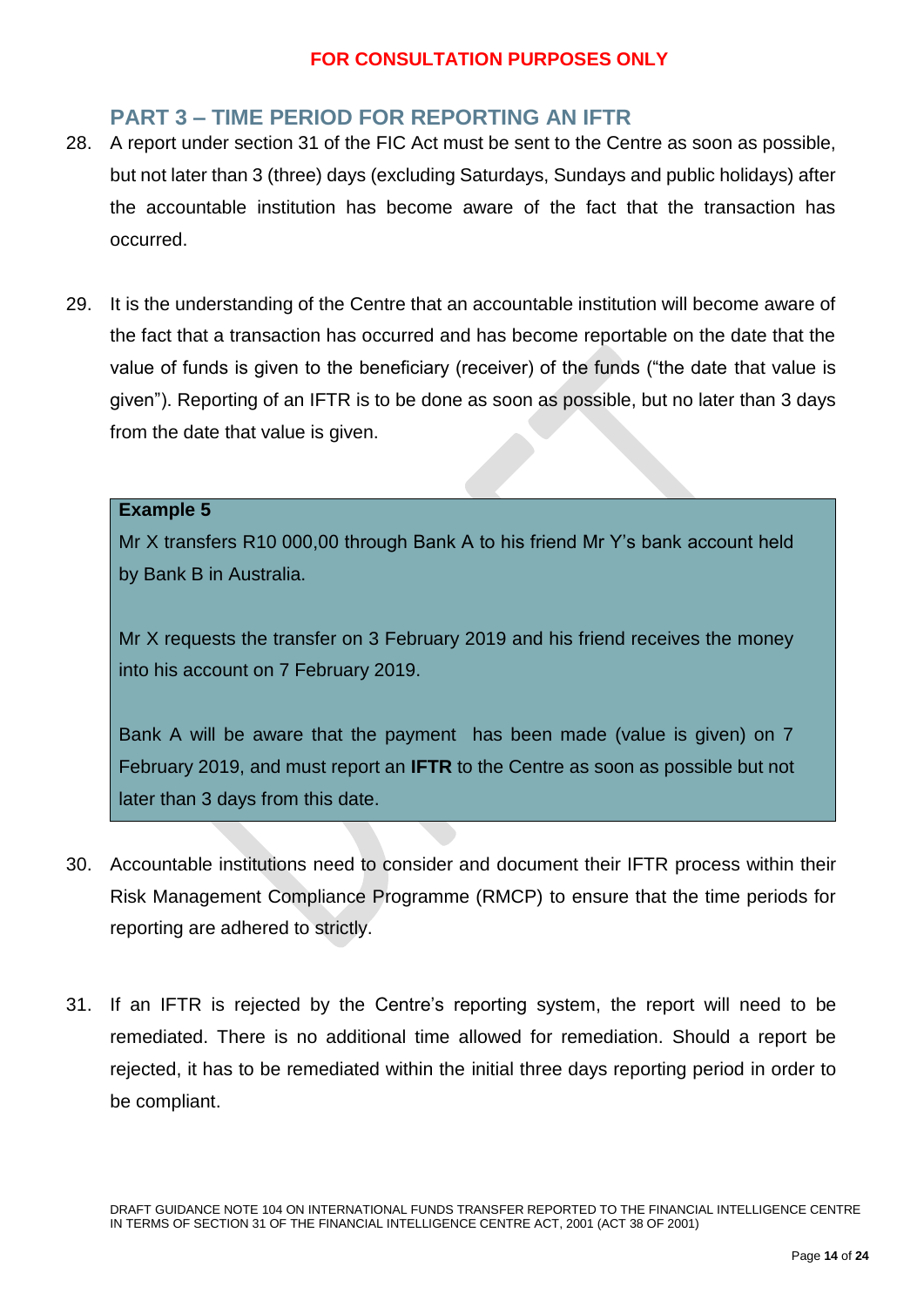#### **Example 6**

Bank A becomes aware of an IFTR reporting obligation on Monday, 7 February 2019. Bank A will need to submit this report as soon as possible, but not later than 3 days. Therefore, the last day they can submit the report is Thursday, 10 February 2019.

Bank A submits this IFTR to the Centre on 8 February 2019. There was a capturing error, and the IFTR is rejected. Bank A must remediate this report and re-submit to the Centre no later than Thursday, 10 February. The due date for reporting does not get extended.

DRAFT GUIDANCE NOTE 104 ON INTERNATIONAL FUNDS TRANSFER REPORTED TO THE FINANCIAL INTELLIGENCE CENTRE IN TERMS OF SECTION 31 OF THE FINANCIAL INTELLIGENCE CENTRE ACT, 2001 (ACT 38 OF 2001)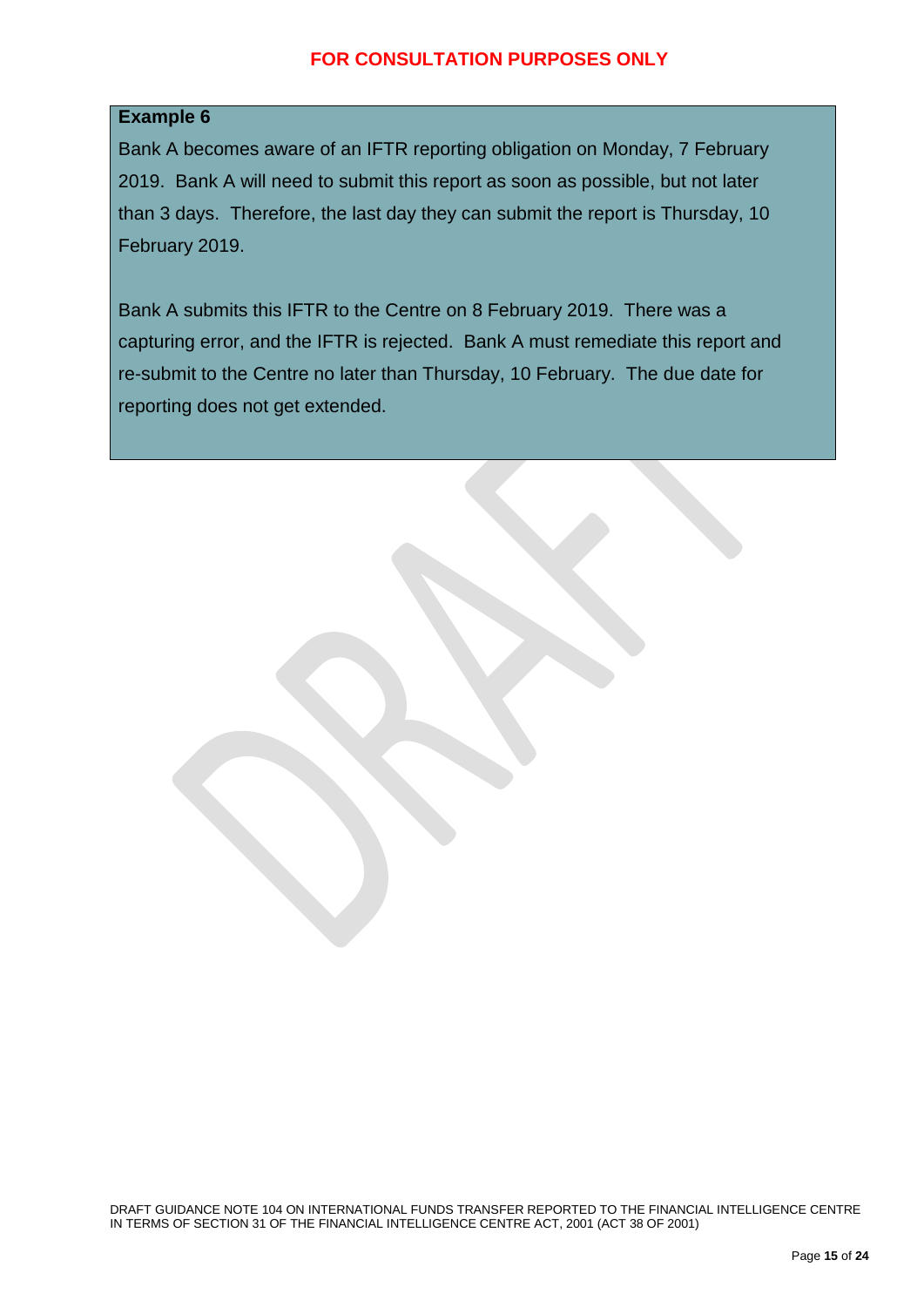# <span id="page-16-0"></span>**PART 4 – PRACTICAL IMPLEMENTATION OF SECTION 31 REPORTING**

32. Each IFTR transaction must be reported separately. Various transactions may not be bulked and reported as one summarised transaction.

#### <span id="page-16-1"></span>**Submission of multiple report types for the same transaction**

- 33. When a person remits money above the cash threshold amount a CTR and an IFTR must be reported (e.g. cash payment exceeding the threshold amount paid to accountable institution and thereafter remitted abroad and vice versa for inbound transactions).
- 34. In certain scenarios an accountable institution would be expected to report multiple reports for the same transaction e.g. submit a CTR, IFTR and possible STR / SAR / TFAR /TFTR for the same transaction because of the various elements of such transaction.

#### **Example 7:**

Mr X deposits R500 000,00 in cash at Bank A, and requests that these funds be remitted to Mr B in Namibia. The deposit does not meet the client profile, and Bank A notes this as a suspicious transaction.

In this instance, Bank A will submit 3 reports. **IFTR** for the remittance of funds outside of the Republic, an **STR** for they suspicious transaction noted and a **CTR** for the cash deposited that exceeds the cash threshold.

35. Whilst certain cross-border electronic fund transfers may not be reportable in terms of section 31 of the FIC Act due to the amount being below the threshold amount, all crossborder transactions should be monitored and when it is deemed to be suspicious, a suspicious or unusual transaction report should be submitted to the Centre in terms of section 29 of the FIC Act (refer to Guidance Note 4B for a further discussion on STR reporting).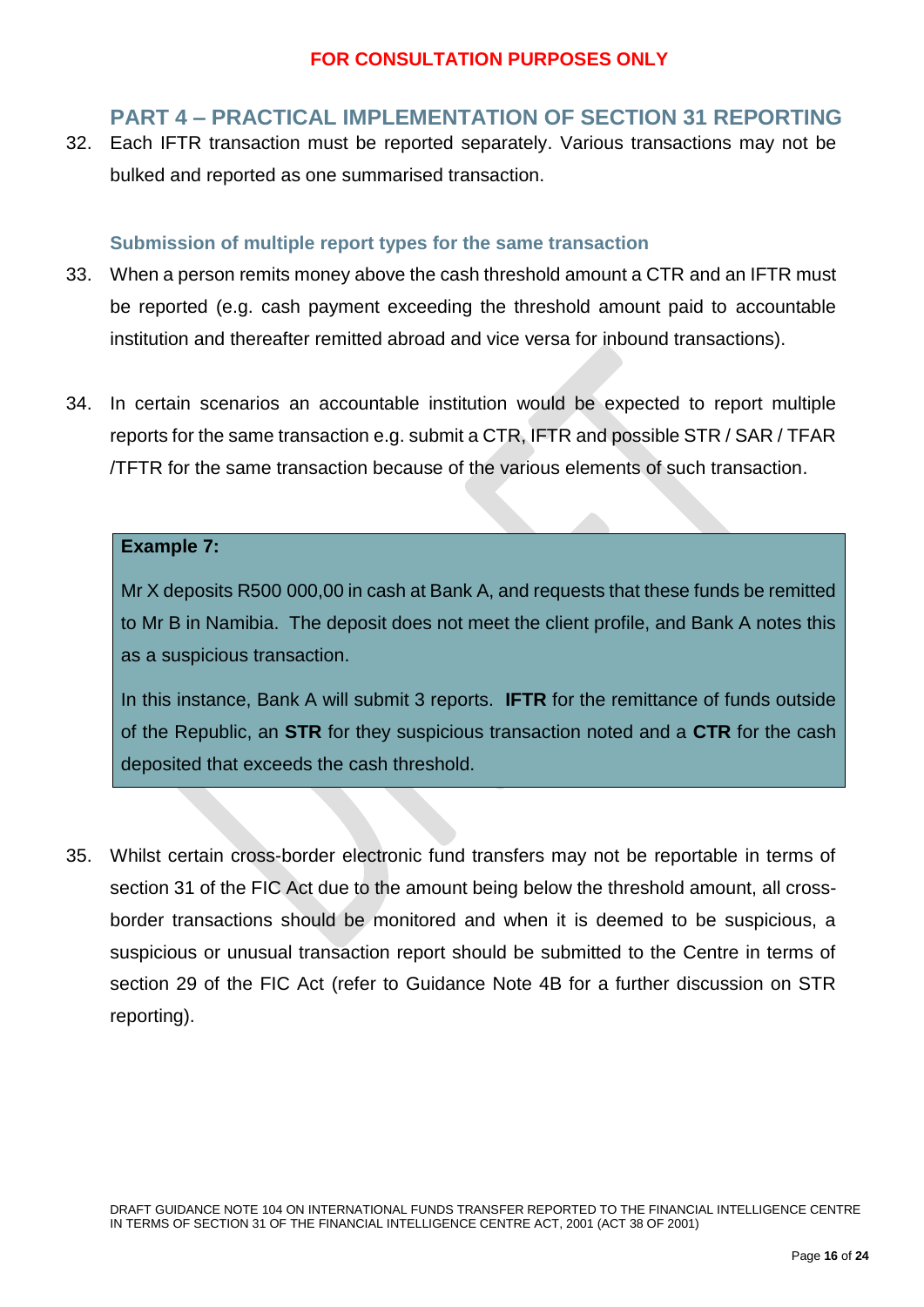#### **Example 8:**

Mr X visits the same branch of Money Remitter ABC every day for 5 days and does a transfer of R4 900, 00 to the same recipient on each day. Even though these transactions are not reportable in terms of IFTR as they are below the IFTR threshold,

Money Remitter ABC should still consider submitting a suspicious and unusual transaction report (**STR**) in terms of section 29 of the FIC Act since it may be considered unusual business practice for the same client to do 5 different cross border transactions on different days to the same recipient.

<span id="page-17-0"></span>**Prescribed particulars contained in the MLTFC Regulations – full particulars and readily available information**

- 36. Reports submitted to the Centre in terms of section 31 of the FIC Act must be reported to the Centre within the prescribed time and include the prescribed particulars contained in the MLTFC Regulations.
- 37. Regulation 23E of the MLTFC Regulations prescribes the information that is to be provided by the reporting institution when completing an IFTR. The prescribed particulars either require that the report:
- "… must contain full particulars of…"; or
- as much of the "information as is readily available".
- 38. In certain instances, the MLTFC Regulations require full particulars to be completed on the IFTR report. These particulars relate to information that an accountable institution is expected to have in terms of the provisions of the FIC Act. These particulars are mandatory and must be provided in the relevant part of a report to the Centre.
- 39. Where the MLTFC Regulations refer to "as much of the following information as is readily available", the relevant prescribed particulars may include information which an institution may not have obtained in the course of establishing a particular person's identity or conducting a particular transaction. In such cases the MLTFC Regulations require that an institution provide all the information in question that the institution has, in other words,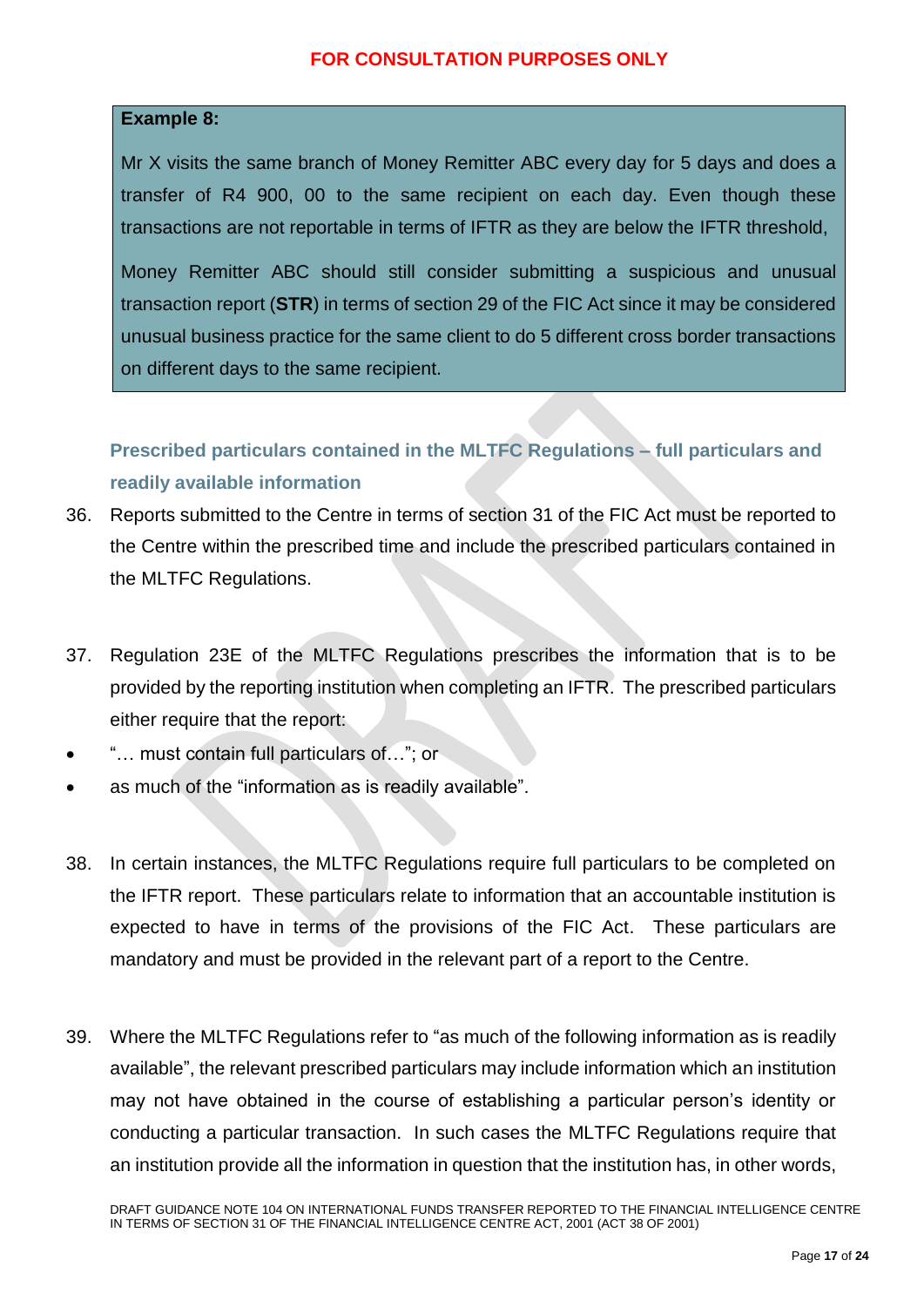that information that is under the control of the institution and available within the structures of the institution.

40. In instances where it is commercial practice to obtain certain information in relation to clients, products, services and transactions, the information is considered to be readily available to the institution and as such, it must be provided, where applicable, when submitting a report to the Centre. Information of this nature may not have been verified, or otherwise confirmed at the time when it was obtained, but should be provided nonetheless to the Centre.

# <span id="page-18-0"></span>**Submitting full particulars and readily available information on the reporting platform of the Centre**

- 41. The reporting platform of the Centre contains several mandatory fields that must be completed. The completed report cannot pass a validation check in the Centre's reporting system if these mandatory fields have no content in them and the reporter will not be able to submit the form. These fields may therefore not be left blank.
- 42. Where a field must be completed with prescribed particulars that are readily available and the reporter does not have the information in question, the reporter must indicate that the information was not obtained by completing the field with the term "not obtained".
- 43. Where a field that may be left blank must be completed with full particulars in terms of the MLTFC Regulations the reporter must provide the full particulars as prescribed.
- 44. Accountable institutions must ensure that transactional scenarios are listed correctly and that the underlying client, the source / sender and the beneficiary / recipient parties are captured accordingly.
- 45. Accountable institutions are under no obligation to know the sender/originator of an inbound transaction; but must report all available information that made the transaction commercially viable.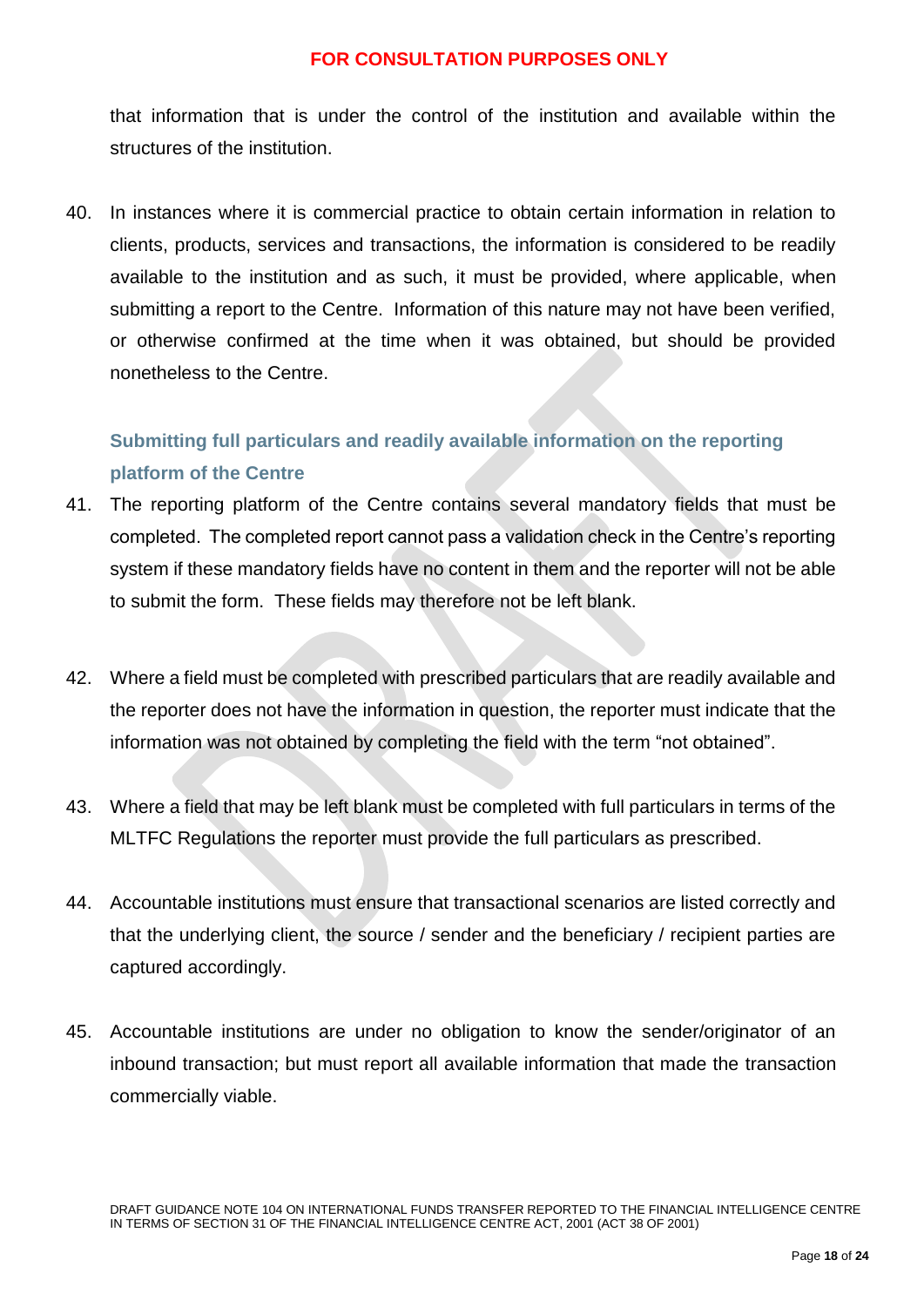- 46. Accountable institutions are under no obligation to know the recipient/beneficiary of an outbound transaction; but must report all available information that made the transaction commercially viable.
- 47. If an accountable institution receives an inbound transaction they need to capture on the IFTR form, at a minimum, information on;
	- 47.1 the sender/originator such as the first name and last name of a person, or a company's name, or an account number,
	- 47.2 institution name; and
	- 47.3 institution swift code that would enable the transaction to be commercially viable.
- 48. If an accountable institution sends an outbound transaction they need to capture of the IFTR form, at a minimum, information on;
	- 48.1 the recipient/beneficiary such as the first name and last name of a person, or a company's name, or an account number,
	- 48.2 institution name; and
	- 48.3 institution swift code.

#### **Example 9:**

If a customer of the Bank A in South Africa sends money to a bank account in France, Bank A would be expected to report the account details of the account that the money is being sent to. This is because Bank A would not be able to execute the transaction if it does not provide the receiving account number details. This information is considered to be readily available to the institution and must be provided when submitting a report to the Centre, where applicable.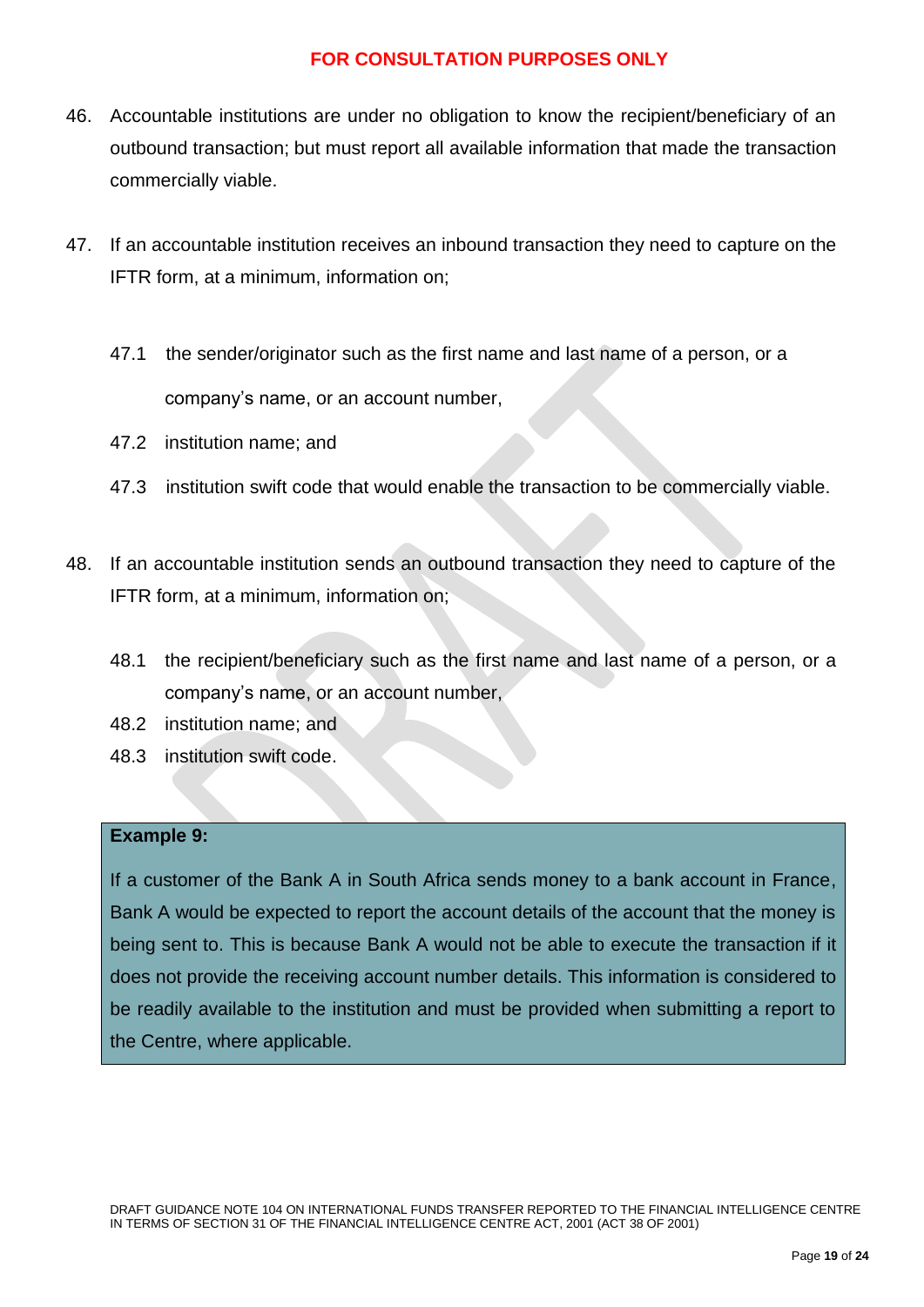#### <span id="page-20-0"></span>**Foreign exchange rate conversion**

- 49. When reporting an IFTR, all transactions must be recorded in the foreign currency on the date when the conversion into rand or vice versa took place. This would not be required for Rand to Rand payments as no currency conversion is required.
- 50. The accountable institution needs to also provide the local amount (Rand amount) and conversion rate applicable to the accountable institution for the said transaction.
- 51. The source of the exchange rate that is used may be determined at the discretion of the accountable institution in question.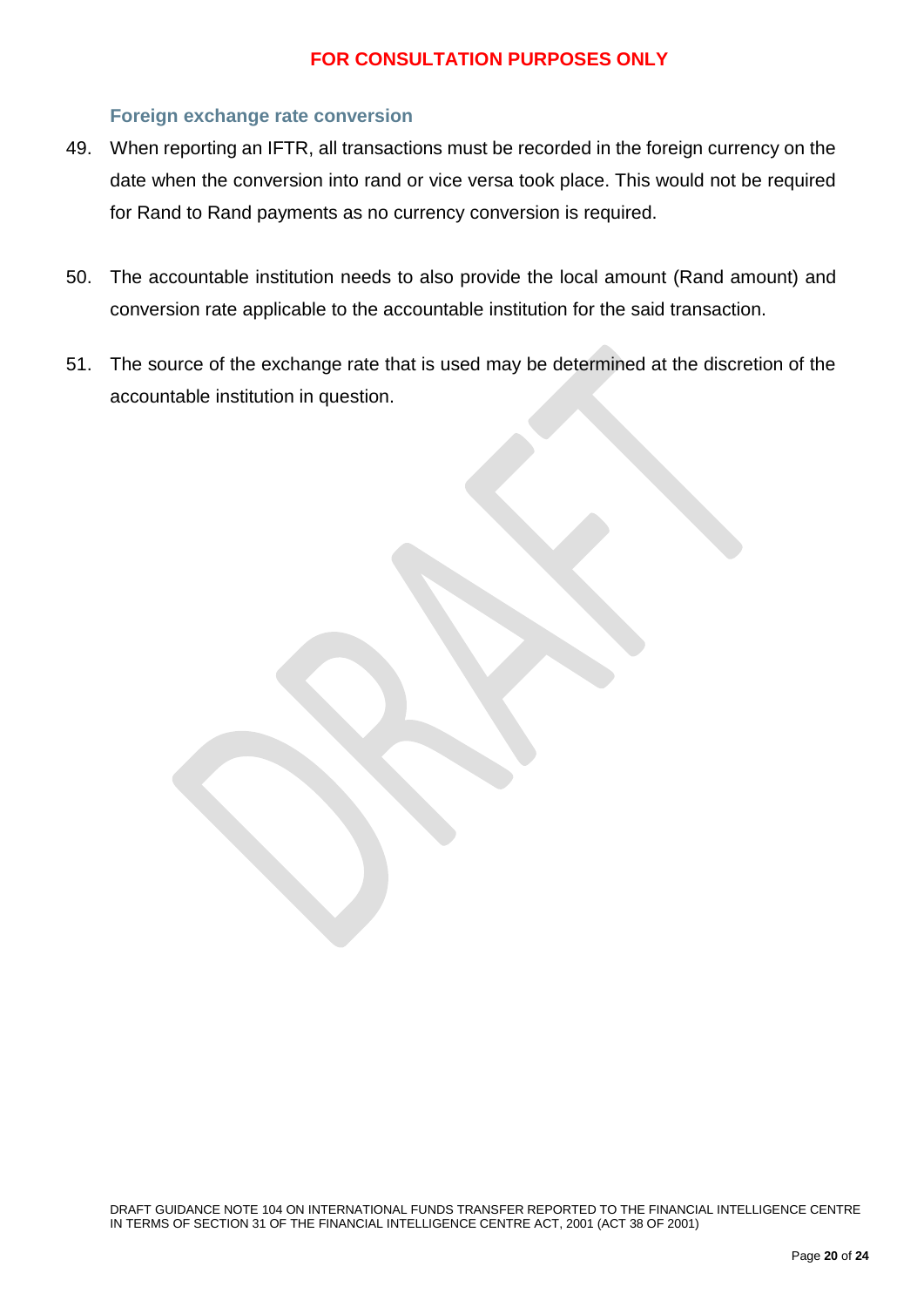# <span id="page-21-1"></span><span id="page-21-0"></span>**PART 5 – METHODS FOR SUBMITTING AN IFTR TO THE CENTRE Method of filing an IFTR**

- 52. In terms of regulation 22(1) of the MLTFC Regulations an IFTR must be filed with the Centre electronically by making use of the internet-based reporting portal provided for this purpose at [www.fic.gov.za.](http://www.fic.gov.za/) The report type available on this system in relation to section 31 reporting is the international funds transfer report (IFTR).
- 53. Accountable institutions are obliged to register with the Centre in terms of section 43B of the FIC Act. Registration with the Centre will provide the accountable institution with user credentials which must be used to access the system to submit IFTRs electronically to the Centre in accordance with the requirements of regulation 22(1) of the MLTFC Regulations.
- 54. Accountable institutions need to consider the registration requirements as outlined in guidance issued by the Centre and discharge their reporting obligation in terms of section 31 of the FIC Act accordingly:
	- 54.1 Certain institutions would have to register multiple accountable institutions in terms of Schedules 1 of the FIC Act. Institutions should register accordingly and ensure that the products and services offered are mapped to the applicable Schedule items, monitored and reported accordingly;
	- 54.2 Certain institutions would have an obligation to register their head office and branch network as separate accountable institutions and ensure that the products and services offered are mapped, monitored and reported accordingly.

#### **Example 10:**

XYZ ADLA Money Remitter have 9 branches across South Africa. Their 9 branches have to be registered separately with the Centre.

Branch number 5 does a cross-border electronic transfer of R50 000. The reporter is required to submit the report under the registration profile of Branch number 5.

DRAFT GUIDANCE NOTE 104 ON INTERNATIONAL FUNDS TRANSFER REPORTED TO THE FINANCIAL INTELLIGENCE CENTRE IN TERMS OF SECTION 31 OF THE FINANCIAL INTELLIGENCE CENTRE ACT, 2001 (ACT 38 OF 2001)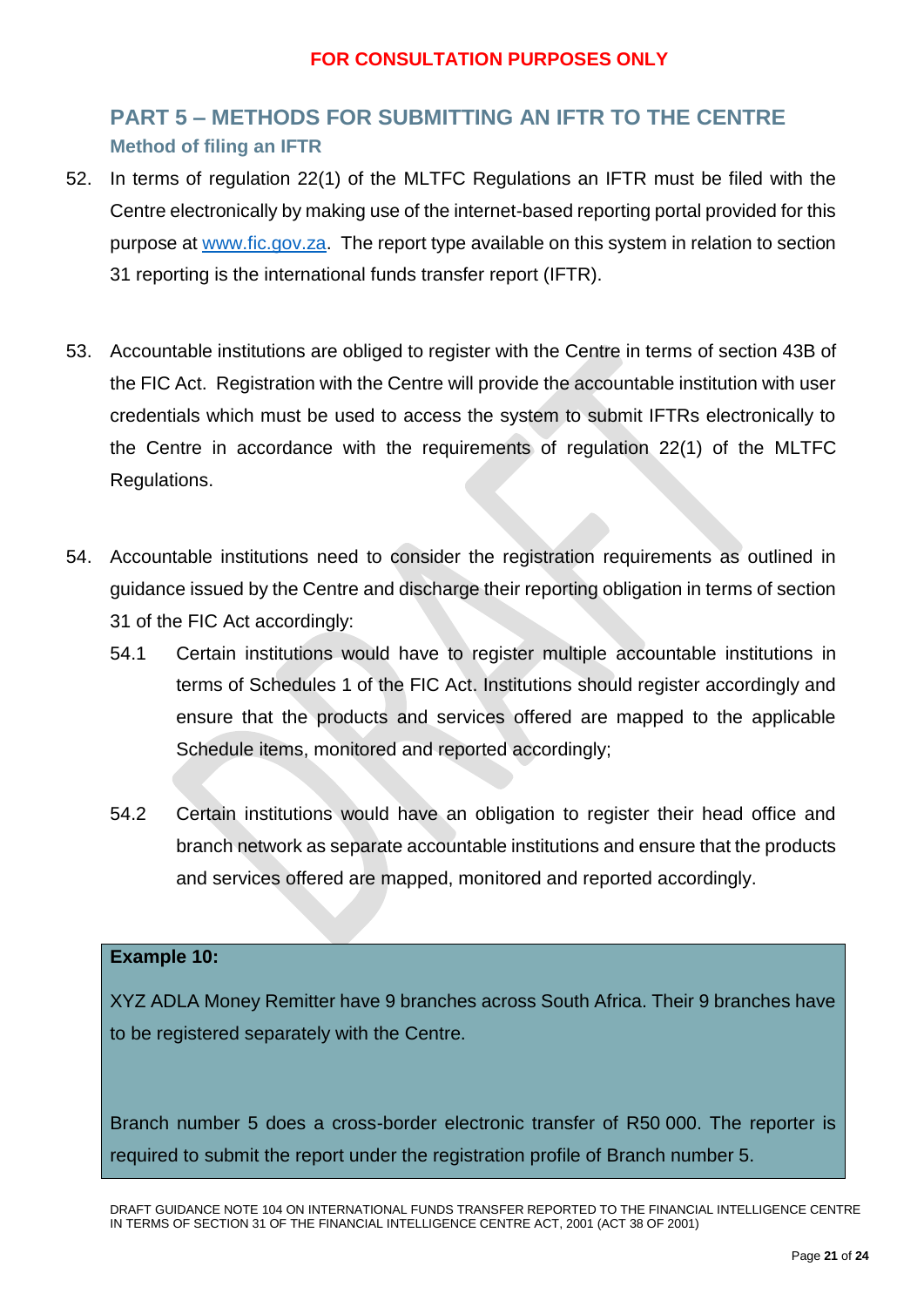- 55. See Public Compliance Communication 5C (PCC5C) for further information on registration with the Centre.
- 56. The following general principles must be considered when utilising the Centre's registration and reporting platform:
- All users must be registered on the Centre's registration and reporting platform as per the guidance provided in PCC5C on the updates to registration with the FIC;
- Reporters are reminded to always save their web reports whilst moving between various sections of the report form and before the report is submitted. In the unlikely event of a time-out error the saved reports can be retrieved from the drafted reports menu on the Centre's registration and reporting platform;
- Reporters are reminded to monitor the status of their submitted reports to ensure that the reports are successfully processed and that any failures / rejections are remediated accordingly;
- Reporters are reminded to download and save copies of all submitted reports for their internal record keeping purposes; and
- Reporters should ensure that any ICT related queries / incidents are logged with the Centre by means of the communicated channels and that they keep records thereof.
- 57. There are three methods of filing reports in terms of the FIC Act with the Centre:
- **Individual reporting:** Reports can be submitted to the Centre by completing an online web form. This reporting mechanism is aimed at low volume reporters.
- **Batch reporting:** This will be used in instances where high volumes of reports are submitted to the Centre on a regular basis. To be able to access this facility, reporters can contact the Centre at the contact details listed below for further information.
- **System-to-System reporting:** This form of reporting accommodates both the individual and batch reporting mechanism. It is the configuration of systems linked to each other via web services to send reports. Only high to very high volume reporters should consider this option.
- 58. An accountable institution may only file an IFTR by other means in exceptional circumstances where the reporter does not have the technical capability to report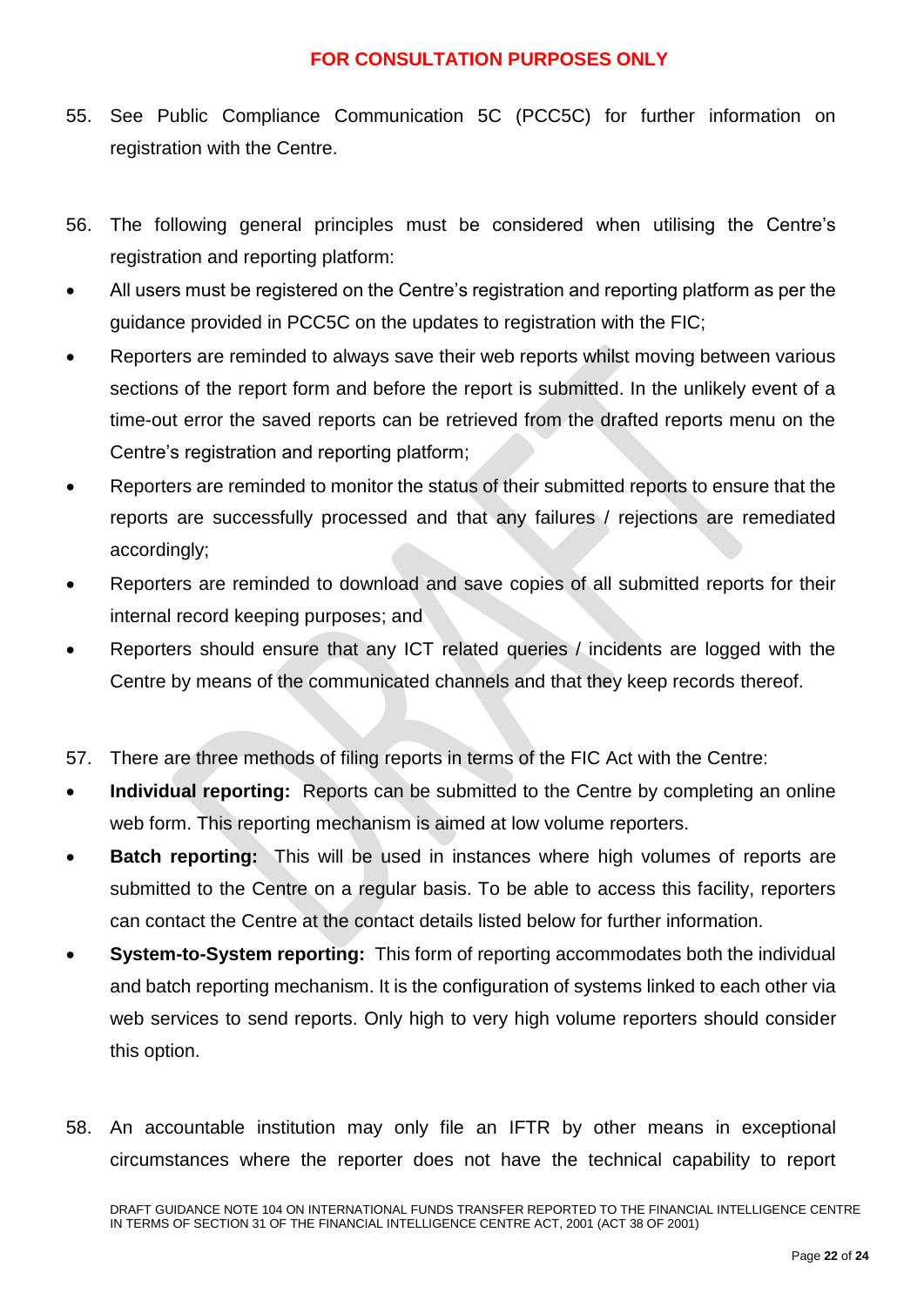electronically to the Centre. In such cases reporters should contact the Centre on (012) 641 6000 to obtain the manual reporting form for completion and to make arrangements for its delivery to the Centre. Under no circumstances may a report made under section 31 of the FIC Act be posted to the Centre.

59. The Centre's reporting system (goAML) does not allow for the editing, cancellation, correction or reversal of transactions after the report has been successfully submitted.

#### <span id="page-23-0"></span>**Cancelled or reversed transactions once an IFTR has already been submitted**

- 60. If a transaction is cancelled or reversed after it has been reported as an IFTR, the accountable institution will have to submit a **new IFTR** report in which the **same client and transaction information** (i.e. client information and discriminators, transaction reference numbers and descriptions etc.) is reported.
- 61. The **previous IFTR report number** (goAML Report ID) must be listed in the **"fiu\_ref\_number"** field, and the **directionally** of the report must be **reversed /corrected**  (e.g. if the original transaction was an outbound flow, it should be reflected as inbound in the new report) and in the **Report Reason** field clearly indicate that this transaction is being **reversed / cancelled** with the **applicable description** as to why it has been reversed / cancelled (e.g. account number incorrect).
- 62. It is important that the IFTR be submitted to the Centre within three days of the accountable institutions becoming aware of such a reversal / cancellation.